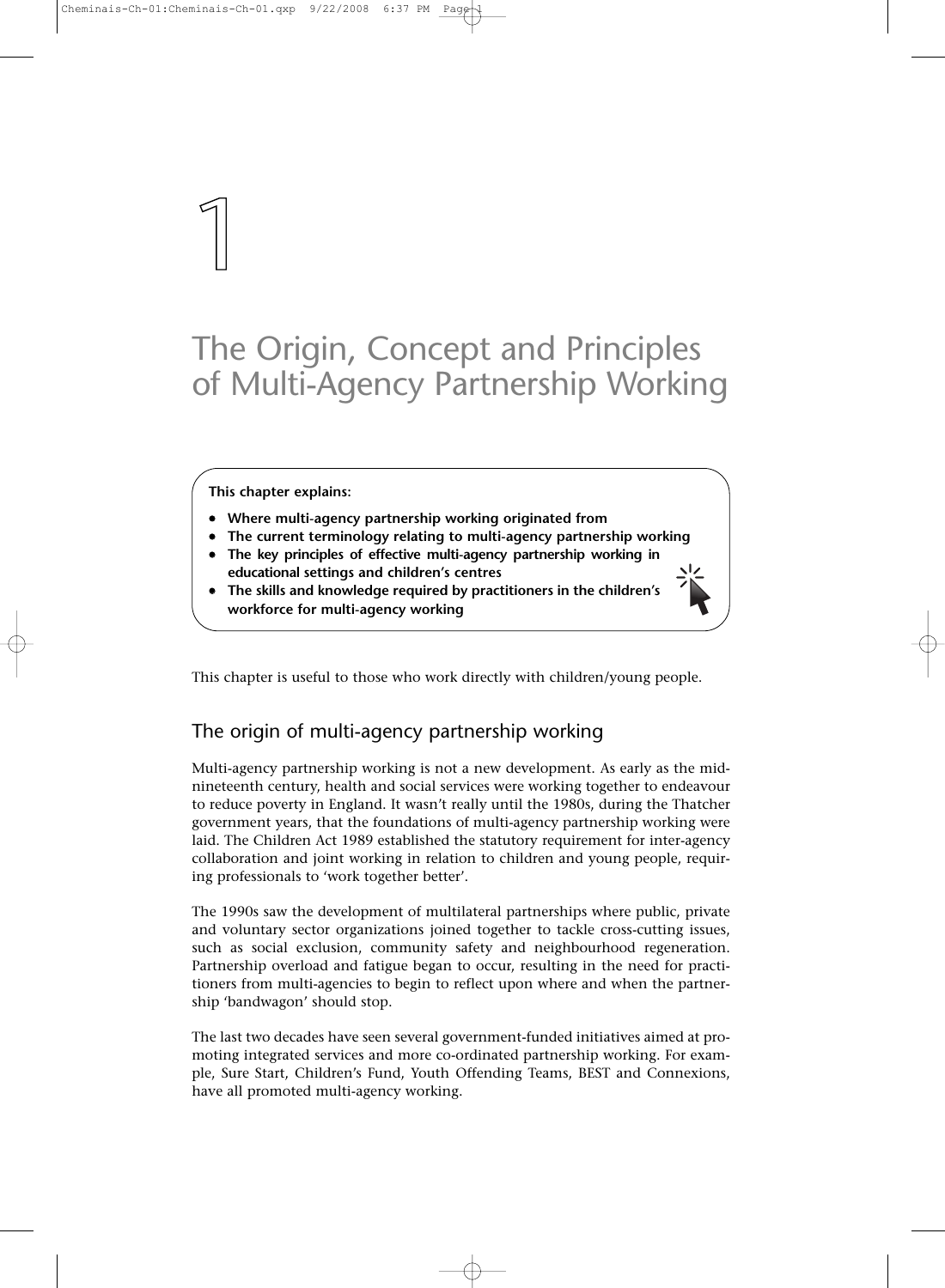Despite the introduction of government legislation and initiatives during this time to promote closer multi-agency partnership working, there existed:

- a lack of information sharing across agencies and services
- duplicated assessments to identify needs and subsequent provision
- poorly co-ordinated integrated activities across agencies
- too much 'buck passing' and referring on of clients between agencies
- a lack of continuity and inconsistent levels of service provision
- unclear accountability.

As part of *Every Child Matters* (DfES, 2003), the Children Act 2004 strengthened the requirement for agencies to work together more closely in multidisciplinary teams in order to improve the five Every Child Matters well-being outcomes for children and young people. This important piece of legislation responded to the Lord Laming inquiry into the tragic death of Victoria Climbié, which was the result of poor co-ordination and the failure of inter-agency communication in sharing information across agencies.

In relation to multi-agency partnership working, the Children Act 2004 required local authorities (LAs) partnership arrangements, via Children's Trusts to:

- identify the needs, circumstances and aspirations of children and young people
- agree the contribution each agency will make to meeting the Every Child Matters outcomes
- improve information sharing between agencies
- oversee arrangements for agencies to work collaboratively in the commissioning, delivery and integration of services.

In terms of schools' engagement with multi-agency partnership working, it was largely community schools, full service extended schools, and special schools that had well-established practice. In mainstream schools it was variable, according to the context and complexity of the needs of their pupil populations, for example, locked after children (LAC), special educational needs/learning difficulties and disabilities (SEN/LDD) and other vulnerable 'at risk' groups. The government's recent extended school and children's centre initiative which builds on this existing good practice, are considered to make a significant contribution in responding to the Every Child Matters agenda, by acting as service 'hubs' for the local community: 'An extended school is a school that recognises that it cannot work alone in helping children and young people to achieve their potential, and therefore decides to work in partnership with other agencies that have an interest in outcomes for children and young people, and with the local community' (Piper, 2005: 2).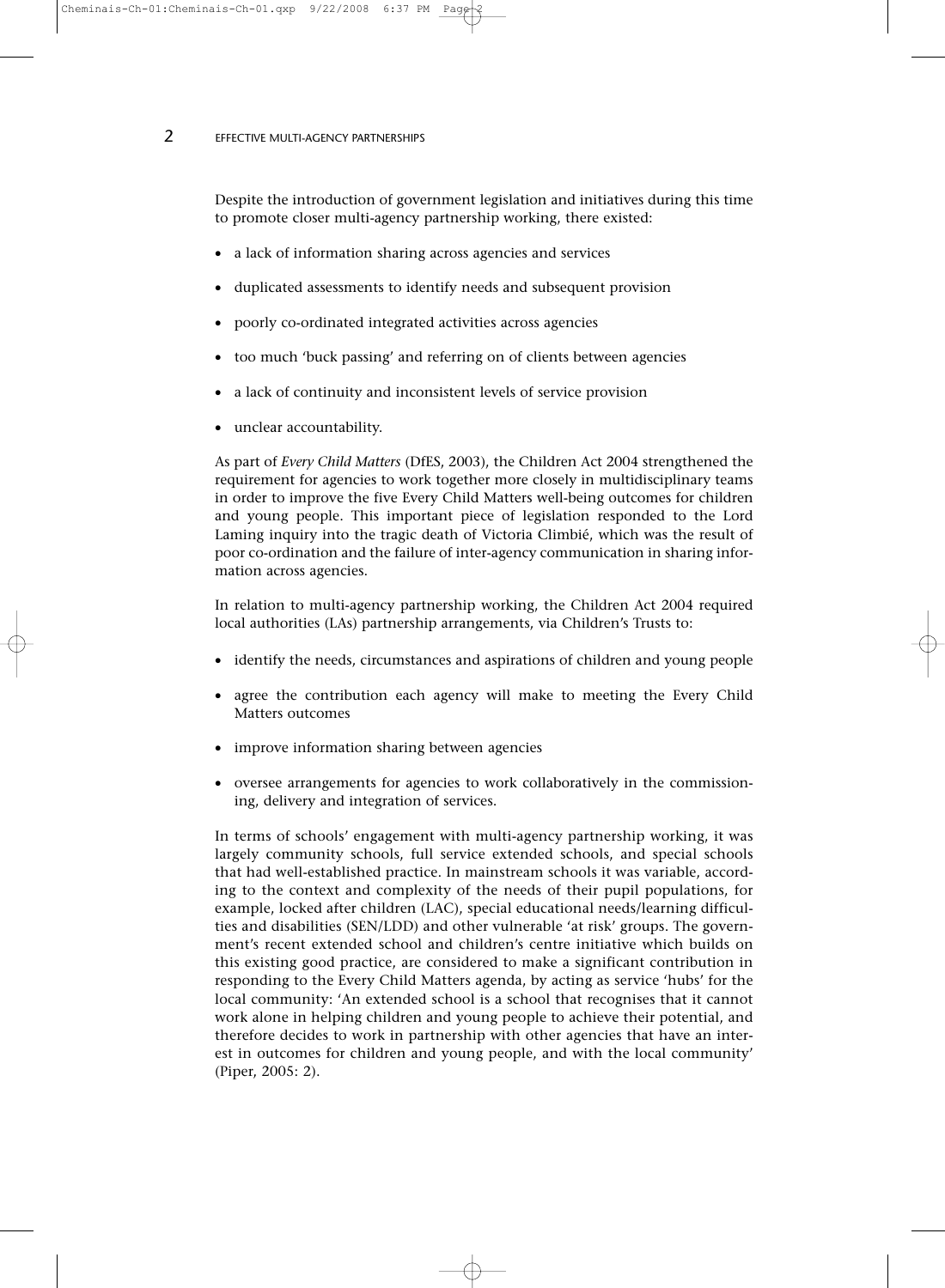The government acknowledged the value of multi-agency partnership working with extended schools to address children and young people's problems: 'Having key professionals such as health workers, psychologists and youth workers based on school sites and working closely alongside teachers means that children's problems can be addressed more effectively, with less disruption to their learning' (DfES, 2002: 4).

Extended schools and children's centres enable professional boundaries to be redrawn through the adoption of greater interdependence between teachers and multi-agency front-line workers, where mutual respect, trust and collaborative team effort become regular practice.

One extended school co-ordinator commented: 'Without ECM, there is little that the services would have in common. Everyone is singing from the same hymn sheet and ECM has broadened their outlook. If it wasn't for the agenda it would have been a real struggle' (Wilkin et al., 2008: 9).

## Children's centres

Sure Start children's centres are multi-purpose centres that bring together childcare, early education, health, employment and support services for pre-school children and families. Children's centres aim to help children, and particularly disadvantaged children, to improve their life chances through better educational achievement and healthy living, and to support families and help parents to return to work or find better employment opportunities. Public, private and voluntary providers work together in a children's centre. The services they provide include:

- integrated early education and childcare, available 10 hours a day, five days a week, and 48 weeks a year
- baby weighing and health visitors
- health checks
- links to Jobcentre Plus
- crèche
- antenatal and post-natal services
- speech and language development
- training sessions
- support networks for childminders
- play sessions
- baby massage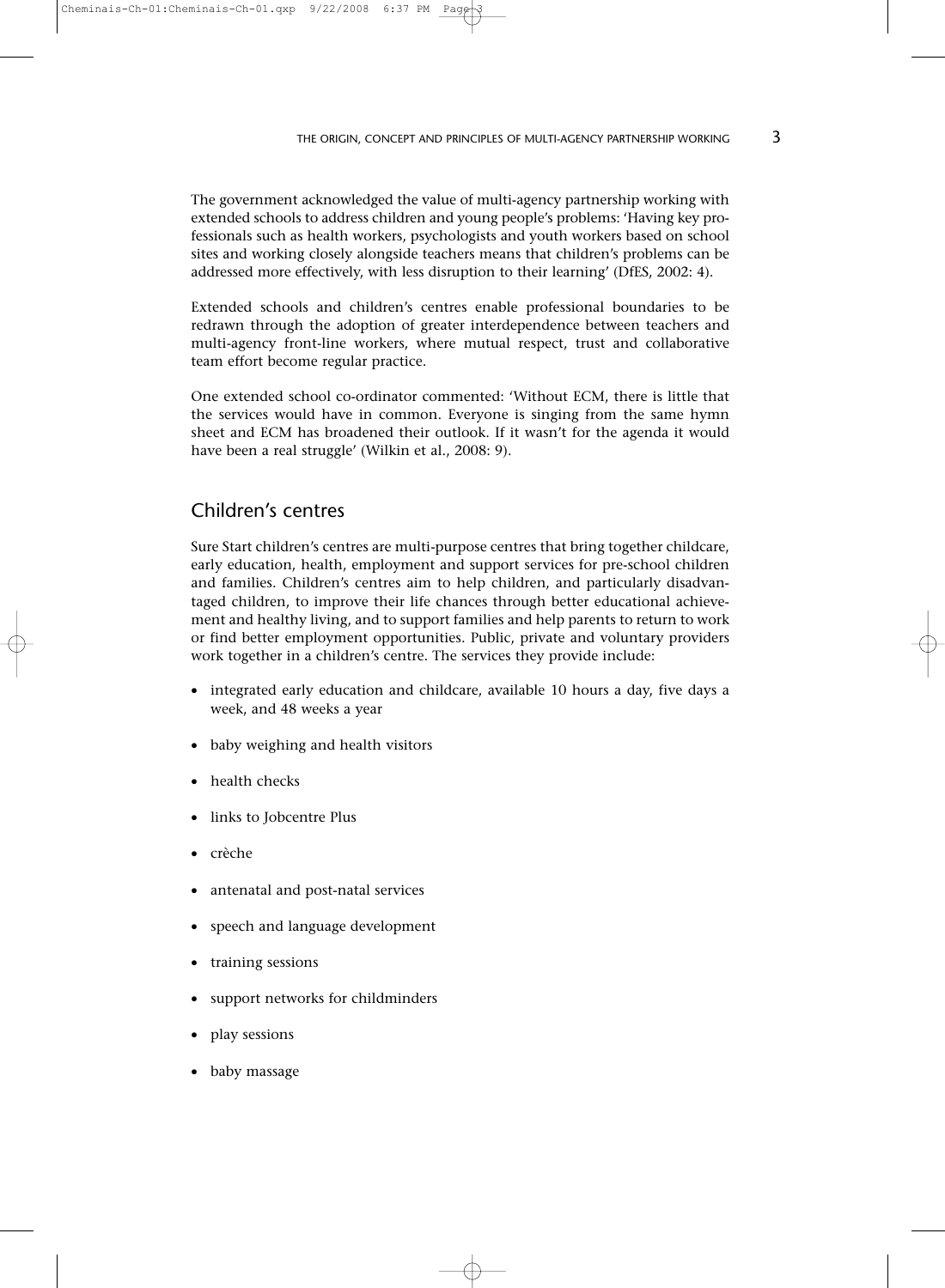- signposting to employment opportunities
- support for children and parents with special needs
- pre- and post-natal classes
- home visits to families
- play sessions in community settings
- mobile toy libraries.

## Extended schools

Extended schools provide a range of services and activities beyond the school day, from 8 a.m. to 6 p.m., to help meet the needs of its pupils, their families and the wider community. The extended school core offer includes:

- **high-quality wrap-around childcare** available from 8 a.m. to 6 p.m. all year round
- **a varied menu of activities** which can include homework clubs, study support, sport, music tuition, dance and drama, arts and crafts, special interest clubs such as chess and first aid courses, volunteering, business and enterprise activities, visits to museums and galleries, and learning a foreign language
- **parenting support** which includes information sessions for parents at phase transfer, information about national and local sources of advice, guidance and further information, parenting programmes and family learning sessions
- **swift and easy referral** to a wide range of specialist support services such as speech therapy, Child and Adolescent Mental Health Services (CAMHS), family support services, intensive behaviour support, and (for young people) sexual health services. Some of these services may be delivered on or near the school site
- **providing wider community access** to information and communication technology (ICT), sports and arts facilities, including adult learning.

## The concept of multi-agency partnership working

Multi-agency partnership working is where practitioners from more than one agency work together jointly, sharing aims, information, tasks and responsibilities in order to intervene early to prevent problems arising which may impact on children's learning and achievement. Multi-agency working involves the joint planning and delivery of co-ordinated services that are responsive to children and young people's changing needs. As one practitioner comments: '[Multi-agency] Inter-agency working is about making sure that people are regularly talking about their work, understanding each others' roles and sharing with other agencies and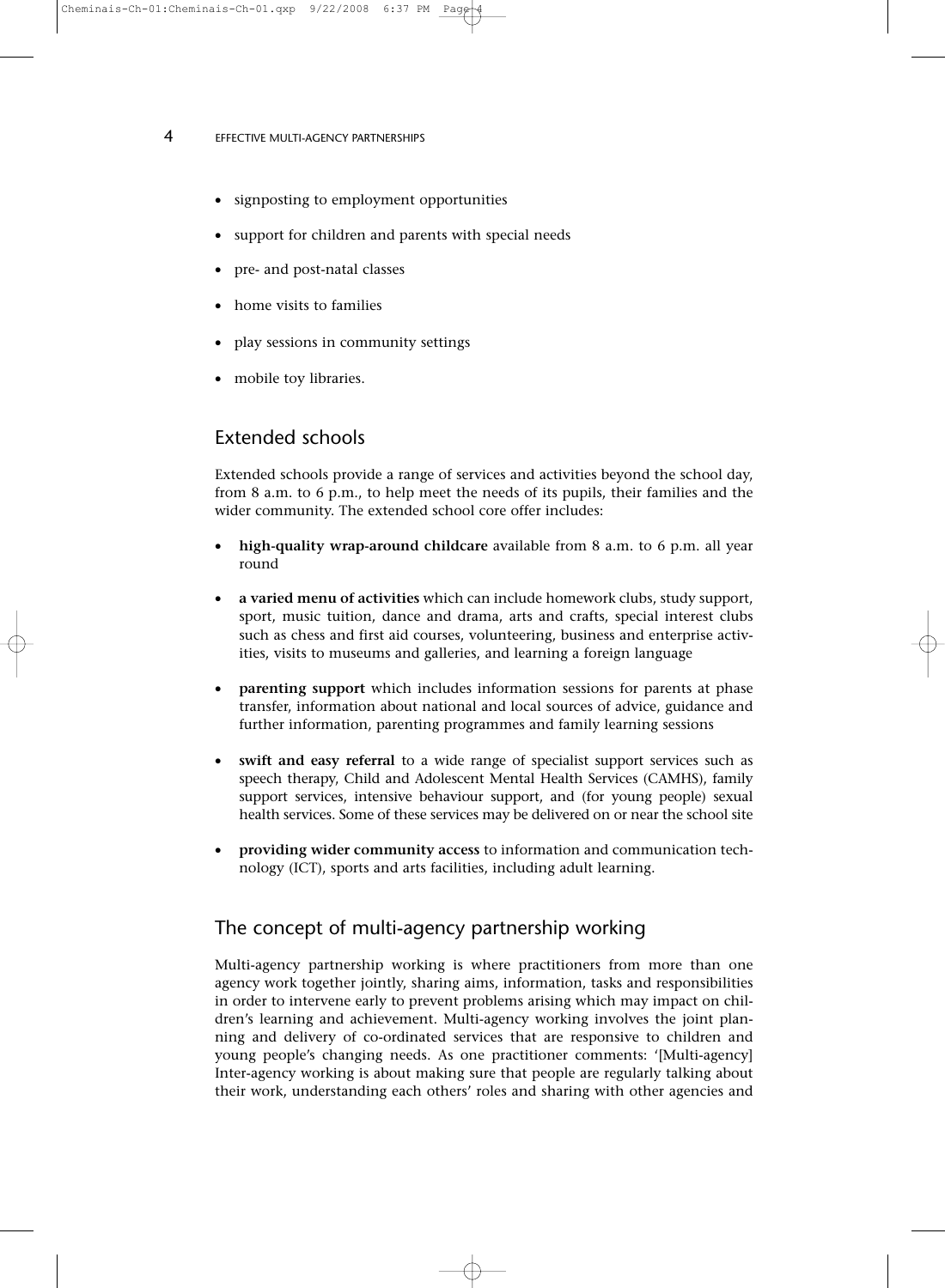$Cheminais-Ch-01:Cheminais-Ch-01.qxp 9/22/2008 6:37 PM$ 

There are a number of related terms and concepts that are used interchangeably in documentation, which reflect a range of structures, approaches and rationales to multi-agency partnership working. These are as follows:

- **Inter-agency working** is where more than one agency works together in a planned and formal way.
- **Integrated working** is where practitioners work together adopting common processes to deliver front-line services, co-ordinated and built around the needs of children and young people.
- **Multi-professional/multidisciplinary working** is where staff with different professional backgrounds and training work together.
- **Joint working** is when professionals from more than one agency work together on a specific project or initiative.
- **Partnership working** refers to the processes that build relationships between different groups of professionals and services at different levels, to get things done. It entails two or more organizations or groups of practitioners joining together to achieve something they could not do alone, sharing a common problem or issue and collectively taking responsibility for resolving it. Partnership therefore refers to a way of working as well as to a form of organization.

In relation to multi-agency working with educational settings to improve pupils ECM outcomes, collaborative partnership working must add value to the efforts of the educational organization, as well as provide services outside the realm of school staff expertise. Teachers will begin to understand, recognize and accept that practitioners from other services can address pupils' well-being needs best, thus allowing them to focus on their core role of teaching and facilitating learning.

### The five degrees of multi-agency partnership working

- **Coexistence** clarity between practitioners from different agencies as to who does what and with whom.
- **Co-operation** practitioners from different agencies sharing information and recognizing the mutual benefits and value of partnership working, that is, pooling the collective knowledge, skills and achievements available.
- **Co-ordination** partners planning together; sharing some roles and responsibilities, resources and risk-taking; accepting the need to adjust and make some changes to improve services, thus avoiding overlap.
- **Collaboration** longer-term commitments between partners, with organizational changes that bring shared leadership, control, resources and risk-taking. Partners from different agencies agree to work together on strategies or projects, each contributing to achieving shared goals.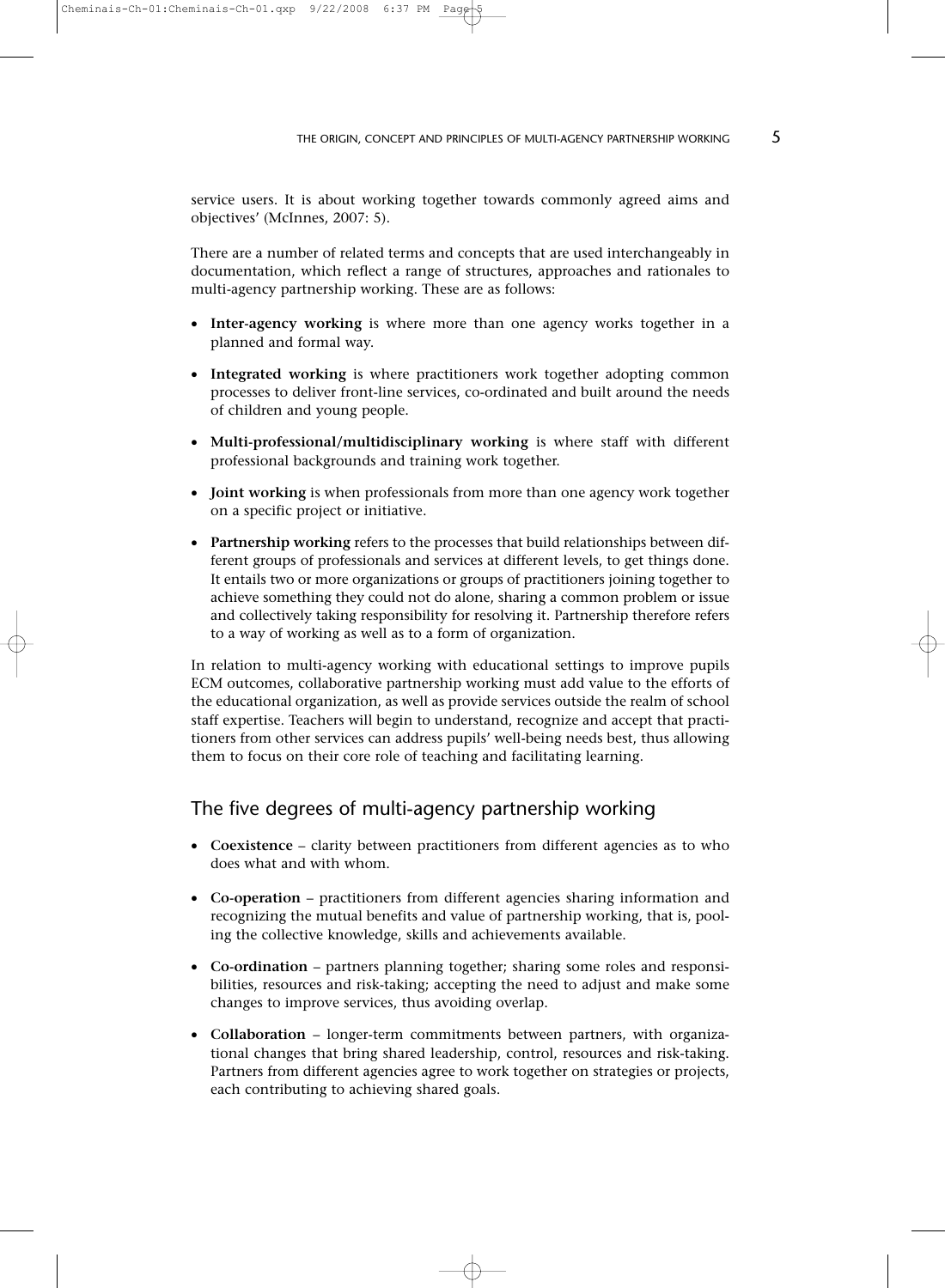- 6 EFFECTIVE MULTI-AGENCY PARTNERSHIPS
	- **Co-ownership** practitioners from different agencies commit themselves to achieving a common vision, making significant changes in what they do and how they do it.

In particular, good co-ordination, co-operation and collaboration produce efficient multi-agency working, which adds value for educational settings, that is, it increases the organizations skills and capacity to improve and meet children and young people's Every Child Matters well-being needs.

## The five stages of participation

David Wilcox (2000) produced a ladder of participation, which he had adapted from Sherry Arnstein's 1969 version, which had eight stages, and related to the involvement of citizens in planning processes in the USA.Wilcox's ladder comprises five stages. Stage one has the lowest degree of participation and control. Stages three to five have the highest degrees of participation and control, and are examples of substantial participation and true partnership working. Table 1.1a provides an overview of David Wilcox's ladder of participation, which has great relevance to multi-agency partnership working, and Table 1.1b is the partnership ladder offered by Gaster et al.

## Ladder of participation multi-agency task

Each member of the educational setting's multi-agency team is to answer the following questions individually, and then discuss their responses collectively, with other team members, in order to compare and contrast findings.

- Where are you on the ladder of participation in relation to your mutli-agency partnership?
- How inclusive is the multi-agency partnership?

| Stage on ladder      | <b>Features</b>                                                                                                             |
|----------------------|-----------------------------------------------------------------------------------------------------------------------------|
| 5. Supporting        | Helping others to do what they want within a supportive<br>framework which may offer resources as well as advice            |
| 4. Acting together   | The different interests together decide what is best, forming<br>a partnership to carry it out                              |
| 3. Deciding together | Encouraging team practitioners to provide additional ideas and<br>options, and jointly decide which is the best way forward |
| 2. Consultation      | Identify problems, offering a number of options, solutions,<br>and listening to the feedback from others                    |
| 1. Information       | Telling the team and other stakeholders what is planned                                                                     |

**Table 1.1a** Ladder of participation

*Source*: Wilcox, 2000: 4–5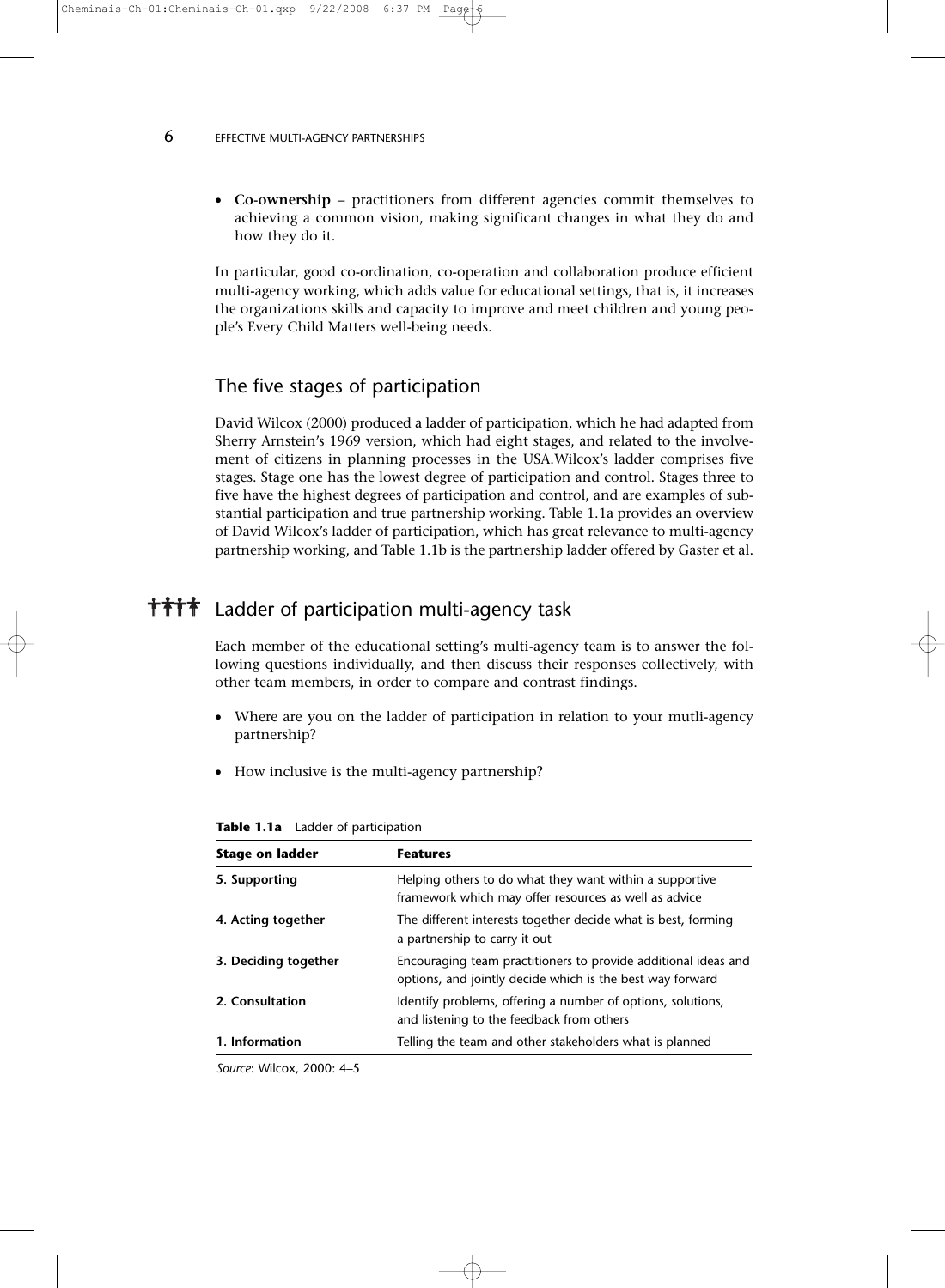| <b>Stage on ladder</b> |                                                  | <b>Features</b>                                                                                                                                                                                                                                                           |  |  |
|------------------------|--------------------------------------------------|---------------------------------------------------------------------------------------------------------------------------------------------------------------------------------------------------------------------------------------------------------------------------|--|--|
| 5.                     | Collaboration and full<br>partnership            | Involving separate and distinct roles but shared<br>values and agenda. Pooled resources blurred<br>boundaries, continuously developing to meet<br>changing needs. Less powerful partners are<br>supported to play a full role                                             |  |  |
|                        | 4. Co-ordination and co-operation<br>in practice | Involving active co-ordination processes; co-ordinator<br>knows what is going on, draws on each<br>(autonomous) partner as appropriate, helps to<br>nurture developmental and co-operative culture<br>and involve and support new partners                                |  |  |
| 3.                     | Implementing projects and<br>service plans       | Joint or separately taken action on agreed plan, identify<br>monitoring methods and review processes, mutual<br>feedback on success/failure                                                                                                                               |  |  |
| 2.                     | <b>Planning action</b>                           | Involving identifying local and service needs where<br>cross boundary working is needed and could be<br>effective. Debate of local needs and priorities, agree<br>different partners contributions, decide actions and<br>processes. Identify (the need for) new partners |  |  |
| 1.                     | Information exchange                             | Involving mutual learning, knowledge of what each<br>partner does and could do, openness about<br>decision-making processes, new methods of access<br>to information (including IT)                                                                                       |  |  |

**Table 1.1b** Gaster et al. ladder of multi-agency partnership working

*Source*: Percy-Smith, 2005: 28–9

- How do you ensure practitioners from the voluntary sector joining the team feel valued as much as public sector practitioners?
- How is the multi-agency team you work in developing its partnership capacity?

## Key drivers of multi-agency working

There are three main key drivers of multi-agency working in any educational setting, according to Andy Coleman (2006):

- **Promoting the interests of children and related legal imperatives** for example, collaborating to meet the needs of children with disabilities, SEN, children in public care (LAC), vulnerable children whose welfare is at risk and who need safeguarding.
- **Promoting joined-up thinking and Every Child Matters** which focuses on well-co-ordinated services meeting the needs of the whole child through responding to the five ECM well-being outcomes: being healthy, staying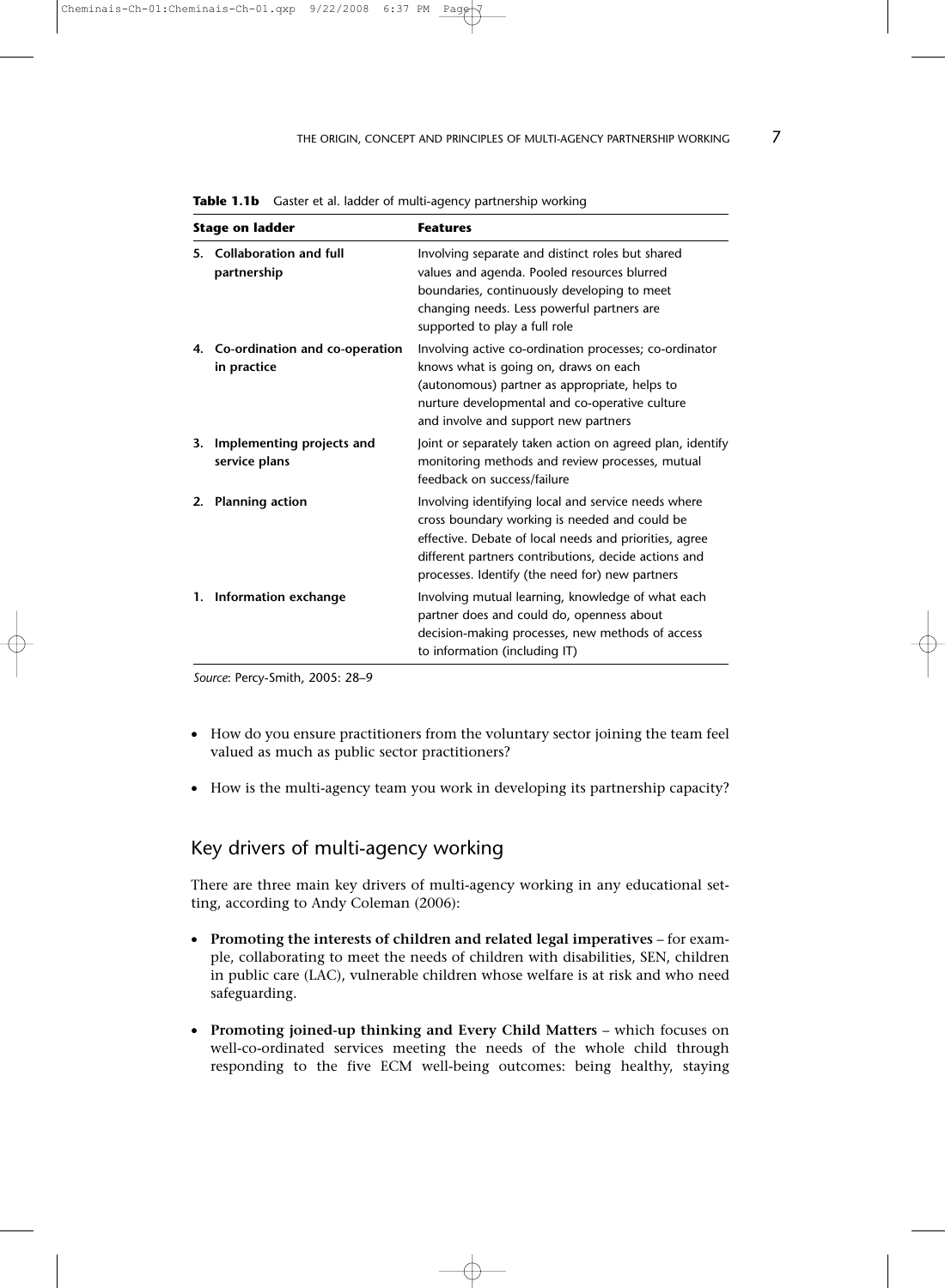safe, enjoying and achieving, making a positive contribution, and achieving economic well-being.

• **Collaborative advantage** – requiring a range of skills and expertise existing among different practitioners to be brought together in order to add value and be more responsive to preventing children's problems arising, which create barriers to learning.

Parton and Vangen (2004: 2) comment: 'To gain real advantage from any collaboration, something has to be achieved that could not have been achieved by any one of the agencies acting alone.'

Coleman (2006: 9) refers to Tony Blair's speech of 1997 when he commented: 'Joined-up problems demand joined-up solutions.'

### Models of multi-agency working

There is no blueprint for multi-agency working. The Department for Children, Schoolds and Families (DCSF) offer three different models for setting up multiagency services to support educational settings, in improving ECM outcomes for children and young people. Table 1.2 describes the characteristics of the three models which are the multi-agency panel; the multi-agency team; and the integrated service.

Atkinson et al. offer five models of multi-agency activity. These are:

- **Decision-making groups**, which provide a forum in which professionals from different agencies meet and discuss issues and make decisions, largely at a strategic level.
- **Consultation and training**, whereby professionals from one agency enhance the expertise of those from another, usually at an operational level.
- **Centre-based delivery**, gathering a range of expertise on one site in order to deliver a more co-ordinated and comprehensive service. Services may not be delivered jointly, but exchange of information and ideas is facilitated.
- **Co-ordinated delivery**, whereby the appointment of a co-ordinator to pull together disparate services facilitates a more cohesive response to need through a collaboration between agencies involved in the delivery of services. Delivery by professionals is at an operational level, while the co-ordinator also operates strategically.
- **Operational team delivery**, in which professionals from different agencies work together on a day-to-day basis forming a cohesive multi-agency team delivering services directly to clients (Atkinson et al., 2002: 11–23).

Figure 1.1 illustrates the eight essential building blocks needed for effective multiagency working.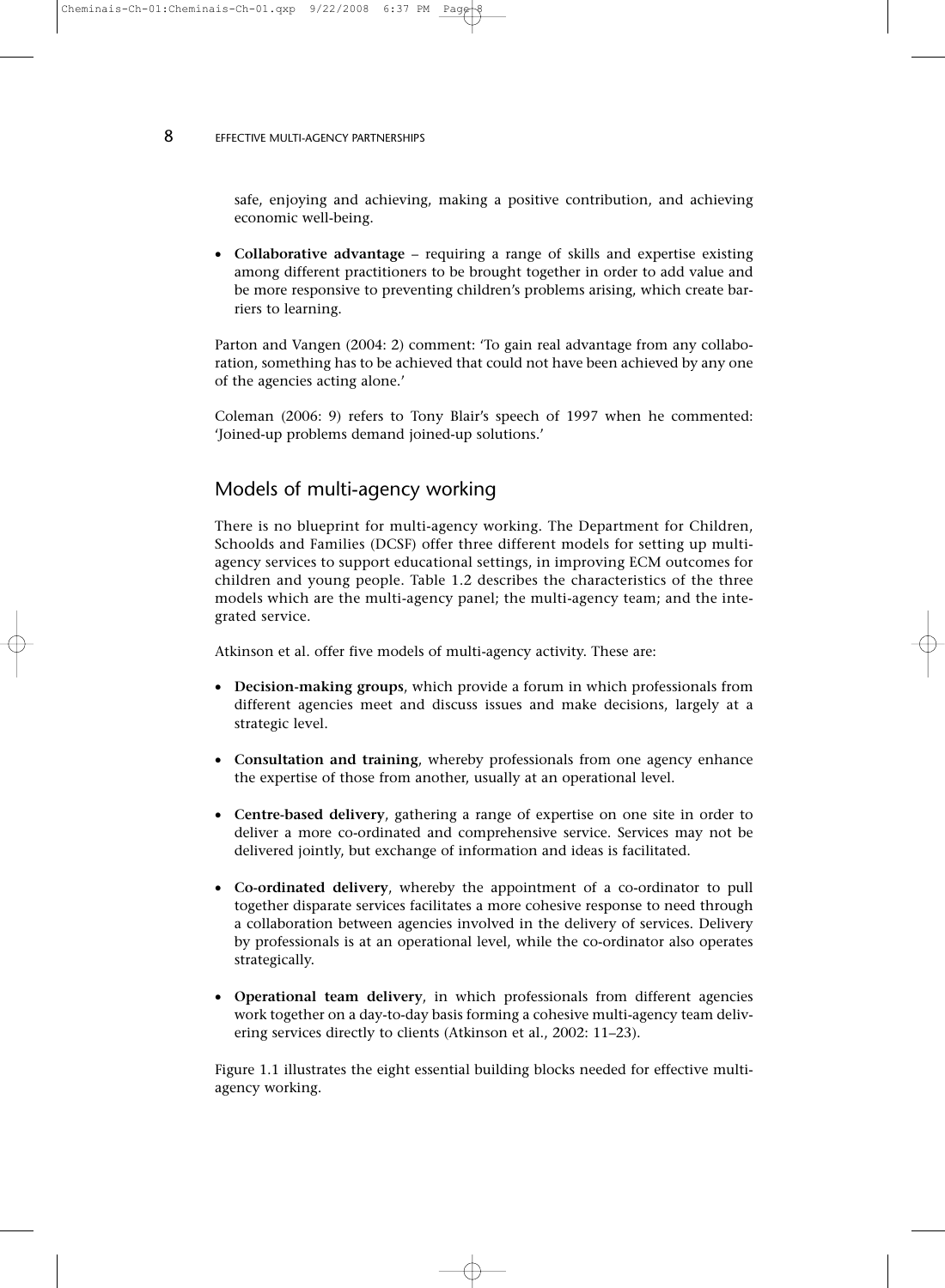| <b>Multi-agency model</b> | <b>Key characteristics</b>                                                                                                                                                                                                                                                                                                                                                                                                                                                                                                                                                                                                                                                                                                             |
|---------------------------|----------------------------------------------------------------------------------------------------------------------------------------------------------------------------------------------------------------------------------------------------------------------------------------------------------------------------------------------------------------------------------------------------------------------------------------------------------------------------------------------------------------------------------------------------------------------------------------------------------------------------------------------------------------------------------------------------------------------------------------|
| Multi-agency panel        | Panel is co-ordinated by a chair<br>$\bullet$<br>Most meetings are arranged by the panel manager<br>$\bullet$<br>There is usually a good mix of agencies represented<br>$\bullet$<br>Practitioners remain employed by their home agency<br>$\bullet$<br>The panel or network meets monthly or every term to<br>$\bullet$<br>discuss children with additional needs who would benefit<br>from multi-agency input, and to review their work<br>Panel members may carry out case work themselves, or<br>employ key workers to lead on case work<br>An example of this type of model is a Youth Inclusion and<br>Support Panel, or Team Around the Child                                                                                   |
| Multi-agency team         | There is a dedicated team leader who works to a common<br>purpose and common goals<br>There is a good mix of staff from different disciplines who<br>$\bullet$<br>are seconded or recruited into the team<br>There is a strong team identity<br>$\bullet$<br>Practitioners may maintain links with their home agencies<br>$\bullet$<br>for supervision and training<br>There is scope to engage in work with universal services<br>$\bullet$<br>and at a range of levels - not just with individual children<br>and young people, but also small group, family and<br>whole-school work<br>An example of this type of model includes Behaviour and<br>$\bullet$<br>Education Support Teams (BEST), and Youth Offending<br>Teams (YOTs) |
| Integrated service        | Acts as a service hub for the community, usually on one site<br>Usually delivered from school/early years settings<br>$\bullet$<br>A range of separate services share a common location,<br>vision and principles in working together<br>Commitment by partner providers to fund/facilitate<br>$\bullet$<br>integrated service delivery<br>Services usually include health, specialist advice and<br>$\bullet$<br>guidance, outreach and adult learning<br>Collective inter-professional training strategies are<br>$\bullet$<br>often present<br>Examples include children's centres and extended schools<br>offering access to integrated, multi-agency services                                                                     |

**Table 1.2** Characteristics of the three models of multi-agency working

*Source*: CWDC, 2007: 1–2

## The key principles of multi-agency partnership working

Different agencies work at different speeds; for example, education works at a rapid pace, while health services take more time working with clients. Listed below are the key principles for effective multi-agency partnership working within any educational setting.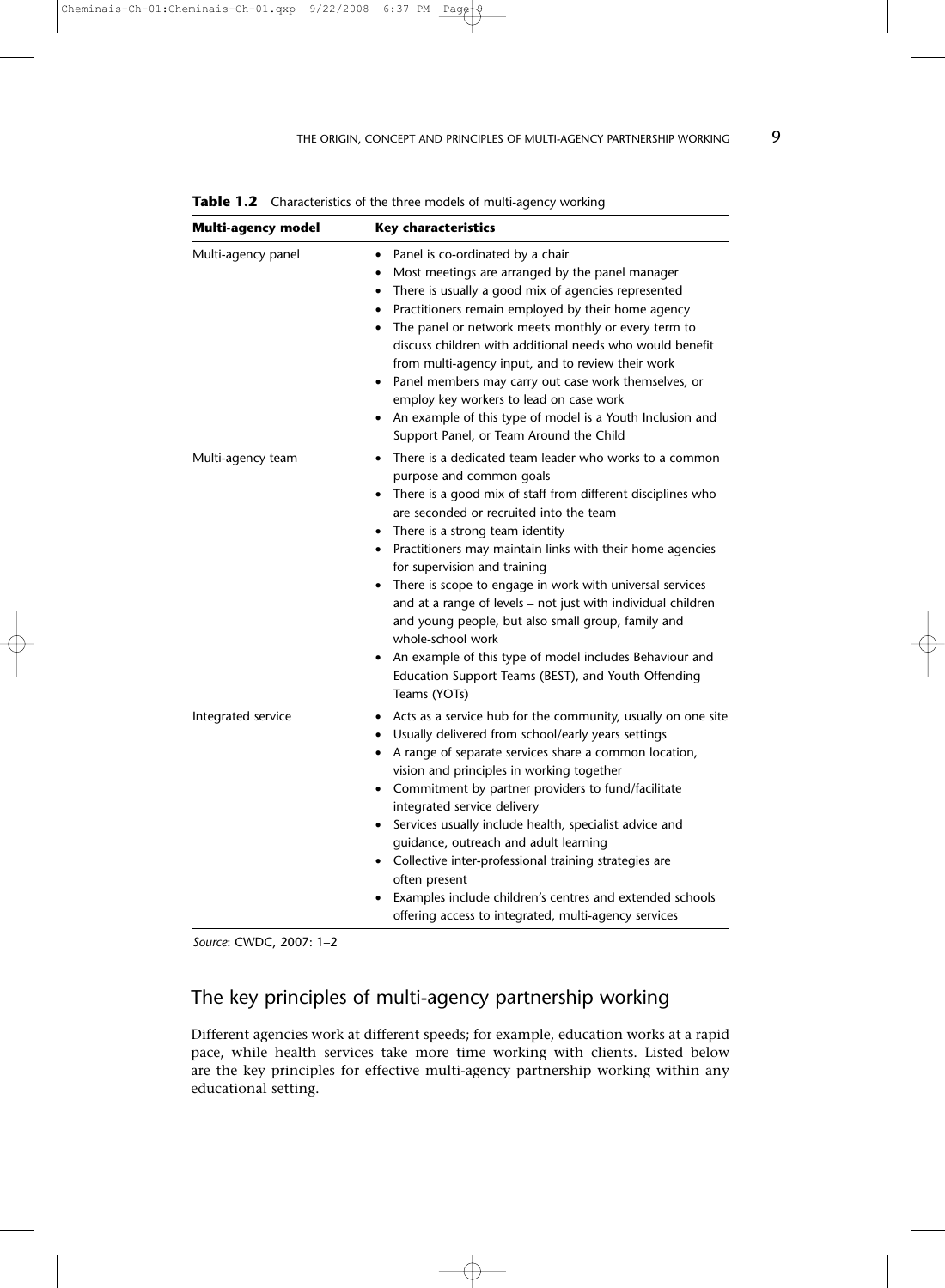

**Figure 1.1** Framework for working in a multi-agency partnership. The eight essential building blocks of the framework for working in a multi-agency environment.

- Adequate lead-in time has been provided to establish multi-agency partnership working within the educational setting.
- Existing good practice in multi-agency partnership within the setting has been built upon.
- There is an agreed, shared partnership principle based around the underlying aims and philosophy of Every Child Matters.
- A common professional language and terminology is utilized between different agencies and within the educational setting.
- Practitioners respective roles and responsibilities are clear and understood.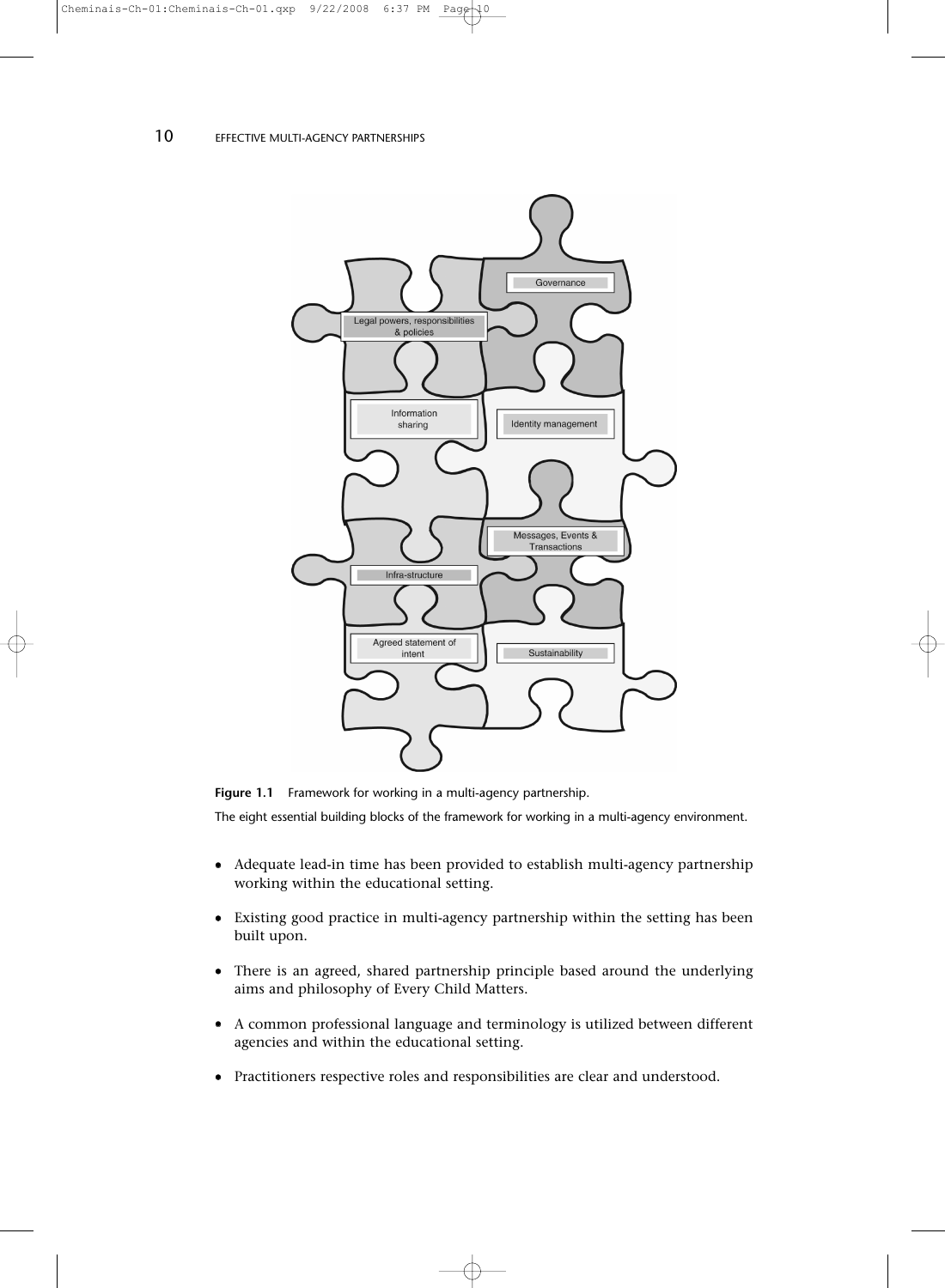- The contributions of all practitioners working directly with pupils to remove barriers to learning and improve their well-being are valued.
- Procedures and protocols for multi-agency referral, assessment, interventions and service provision are clear.
- Regular opportunities are provided for ongoing joint inter-professional training and development.
- A comprehensive induction programme exists for any new practitioners joining the educational setting.
- Regular meetings, at least once each half term, are held between key staff in the educational setting and the multi-agency practitioners to monitor, evaluate and review impact and outcomes of provision on targeted pupils.
- Multi-agency practitioners are able to contribute to the educational settings improvement planning, self-evaluation and decision-making processes in order to inform future developments.
- Practitioners from multi-agencies are represented on the senior leadership team (SLT) and/or on the governing body or the management board of the educational setting.
- Pupils and their parents/carers receiving multi-agency support and interventions, have opportunities to review their own progress and comment on service provision.
- Pupil level attainment and ECM well-being data is analysed and used to inform multi-agency provision.
- Protected time is guaranteed for multi-agency joint working.

## Inter-professional development tasks

Invite a group of representative key staff from the educational setting as well as practitioners from the multi-agencies/VCS organizations that are working directly with pupils in the setting, to get together to form a working group. Undertake the two developmental tasks together, in the mixed working group. Bring together the findings from the two activities, to form an overall agreed joint statement of purpose, common goals, a mission statement and a partnership agreement.

#### Task 1.1: Agreeing a common purpose and goals

- 1. On flip-chart paper draw a large circle in the centre, and then draw an outer circle.
- 2. Ask each member of the group to write down on Post-it notes **three** statements about what they think the multi-agency team's main purpose and goals should be.
- 3. Participants place their statements in the inner circle on the flip chart.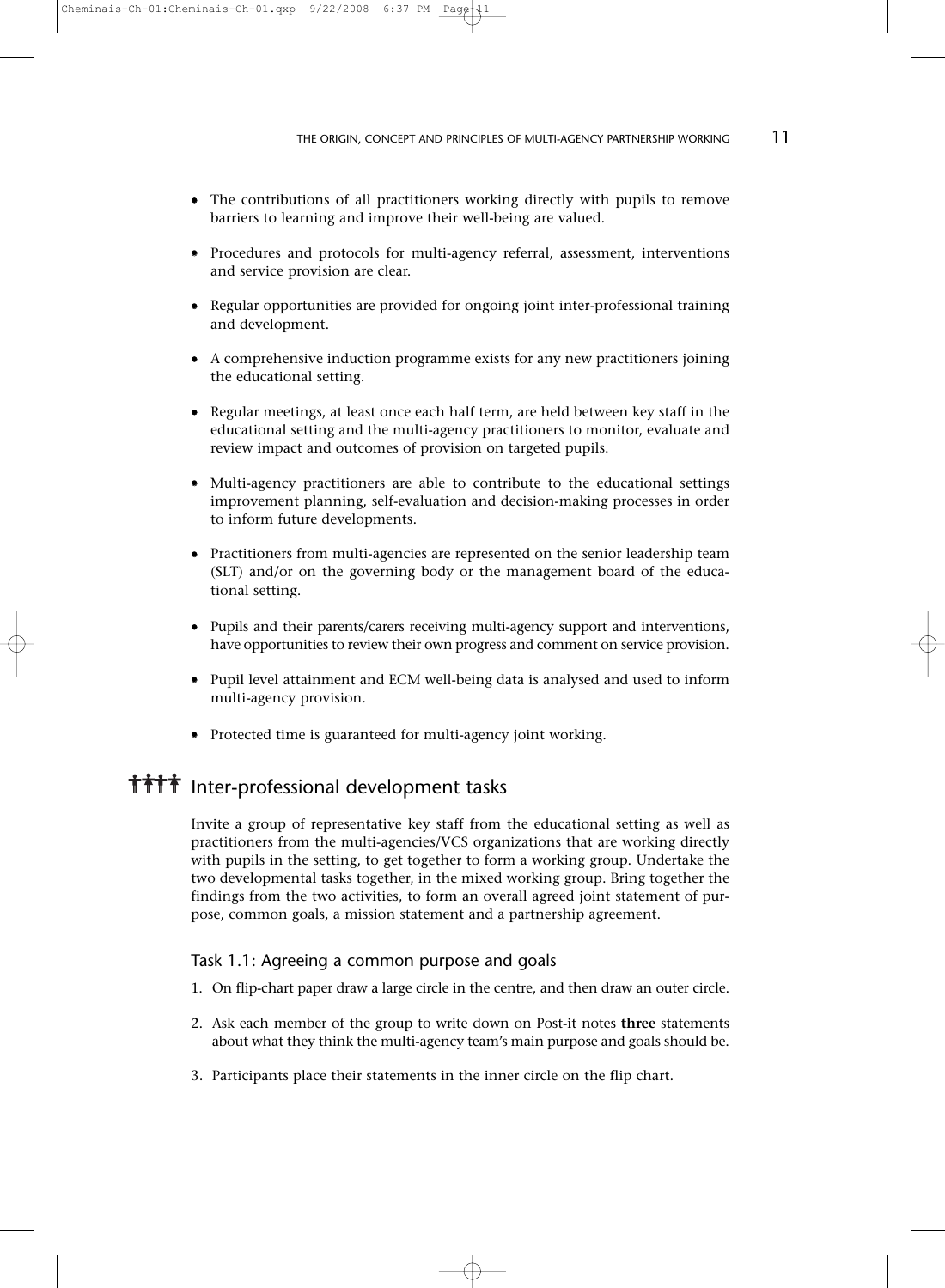- 4. The whole group reads through all the statements and moves any it considers not to be relevant or important to the outer circle.
- 5. The facilitator of the task asks the group to consider the remaining statements in the inner circle.
- 6. The working group writes down the agreed main purpose and the agreed goals for the multi-agency partnership, working within the educational setting or children's centre.

For Task1.2 use Table 1.3.

## The skills and knowledge required for multi-agency working

Members of the wider children's workforce includes: police officers, doctors, nurses, teachers, teaching assistants, learning mentors, nursery staff, social workers, therapists, youth workers, leisure and recreational workers, housing staff and those practitioners who work in criminal/youth justice, mental health or drug and alcohol services. All these practitioners work together to provide services that fully meet the needs of children, young people and their parents or carers.

All these practitioners (colleagues) from public, private and voluntary sector services have to meet the common core of skills and knowledge required for effective multi-agency working, which is one of six areas of expertise.

Table 1.4 provides an overview of what the common core of skills and knowledge for multi-agency working are.

## The joint statement on inter-professional work with colleagues

The General Social Care Council (GSCC), the General Teaching Council for England (GTC) and the Nursing and Midwifery Council (NMC) produced a joint statement in summer 2007, which sets out the values and dispositions underpinning effective inter-professional work with children and young people. The joint statement can be viewed at www.nmc-uk.org/interprof.

Table 1.5 shows the inter-professional values of the joint statement.

## Professional Standards for Teachers

The Training and Development Agencies for Schools (TDA) in September 2007 indicated that the Professional Standards for Teachers are underpinned by the five Every Child Matters outcomes as well as the six areas of the common core of skills and knowledge for the children's workforce. Table 1.6 provides an overview of the relevant Qualified Teacher Status (QTS) and the core professional standards for all teachers, which relate to multi-professional/inter-professional working.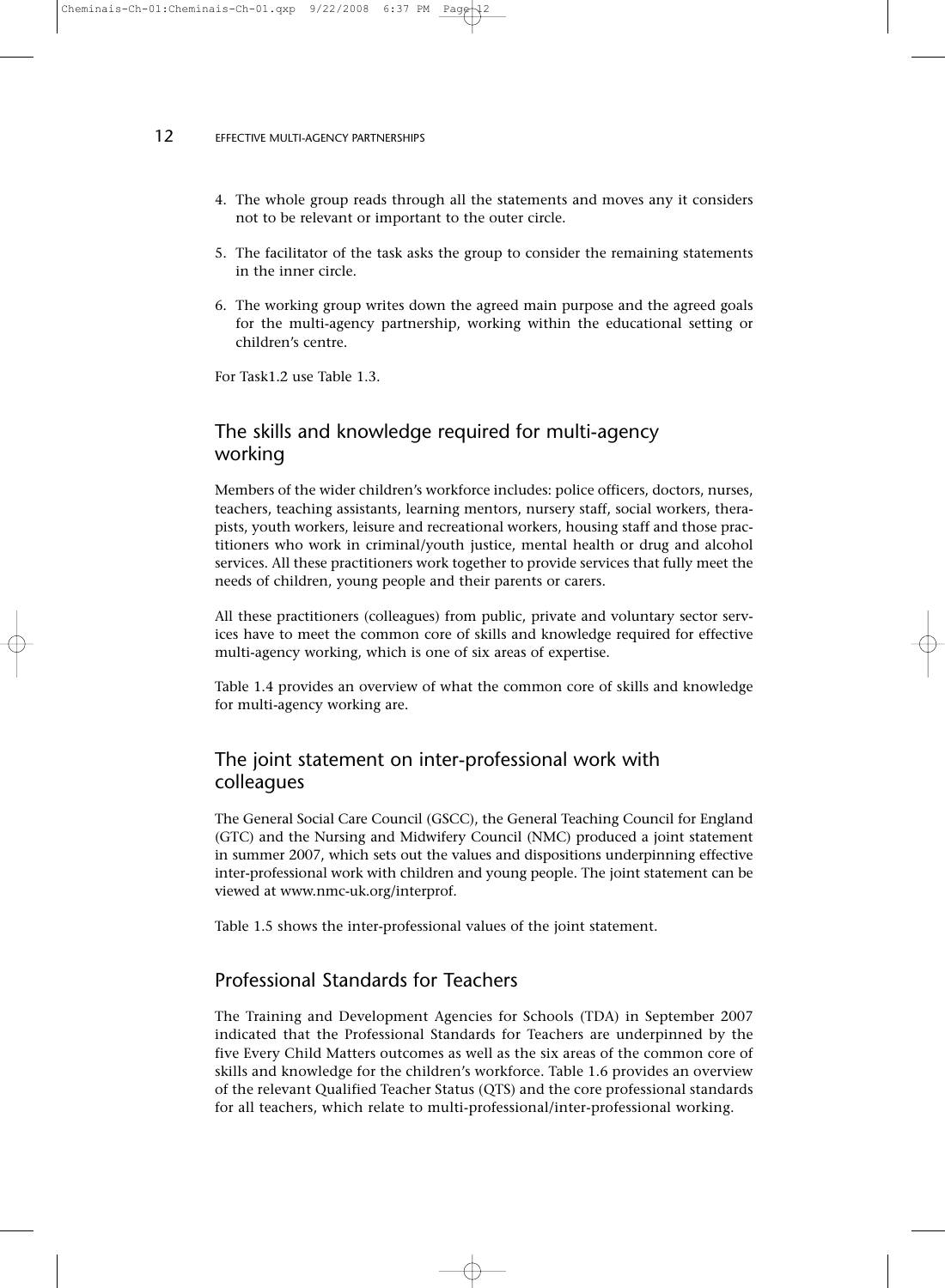Table 1.3 Joint inter-professional visioning and development activity **ble 1.3** Joint inter-professional visioning and development activity

 $\overline{\varphi}$ 

| Multi-agency aspect                                                                                                                                                        | perspective<br>Education | perspective<br>Health | perspective<br>Social Care | e.g. police, YOT,<br>perspective<br>VCS/Other | agreed statement<br>inter-professional<br><b>Overall joint</b> |
|----------------------------------------------------------------------------------------------------------------------------------------------------------------------------|--------------------------|-----------------------|----------------------------|-----------------------------------------------|----------------------------------------------------------------|
| In this educational setting multi-agency<br>partnership working means                                                                                                      |                          |                       |                            |                                               |                                                                |
| The mission statement for multi-agency<br>partnership working in this educational<br>setting should be                                                                     |                          |                       |                            |                                               |                                                                |
| le by<br>multi-agency practitioners will improve the Every Child<br>Together, in partnership with the educational setting,<br>Matters outcomes for children and young peop |                          |                       |                            |                                               |                                                                |
| and meets the agreed aims, I/we will need to<br>working is effective in this educational setting<br>In order to ensure multi-agency partnership                            |                          |                       |                            |                                               |                                                                |
| multi-agency partnership working taking place are<br>The barriers that may prevent effective                                                                               |                          |                       |                            |                                               |                                                                |
| These barriers can be overcome by                                                                                                                                          |                          |                       |                            |                                               |                                                                |
| By the end of one year I/we hope to have achieved<br>through collaborative multi-agency partnership<br>working, the following                                              |                          |                       |                            |                                               |                                                                |

 $\overline{\bigoplus}$ 

## **P h o t o c o pia ble:**

*Effective Multi-A gency Partnerships, Sage Publications* © Rita Cheminais, 2009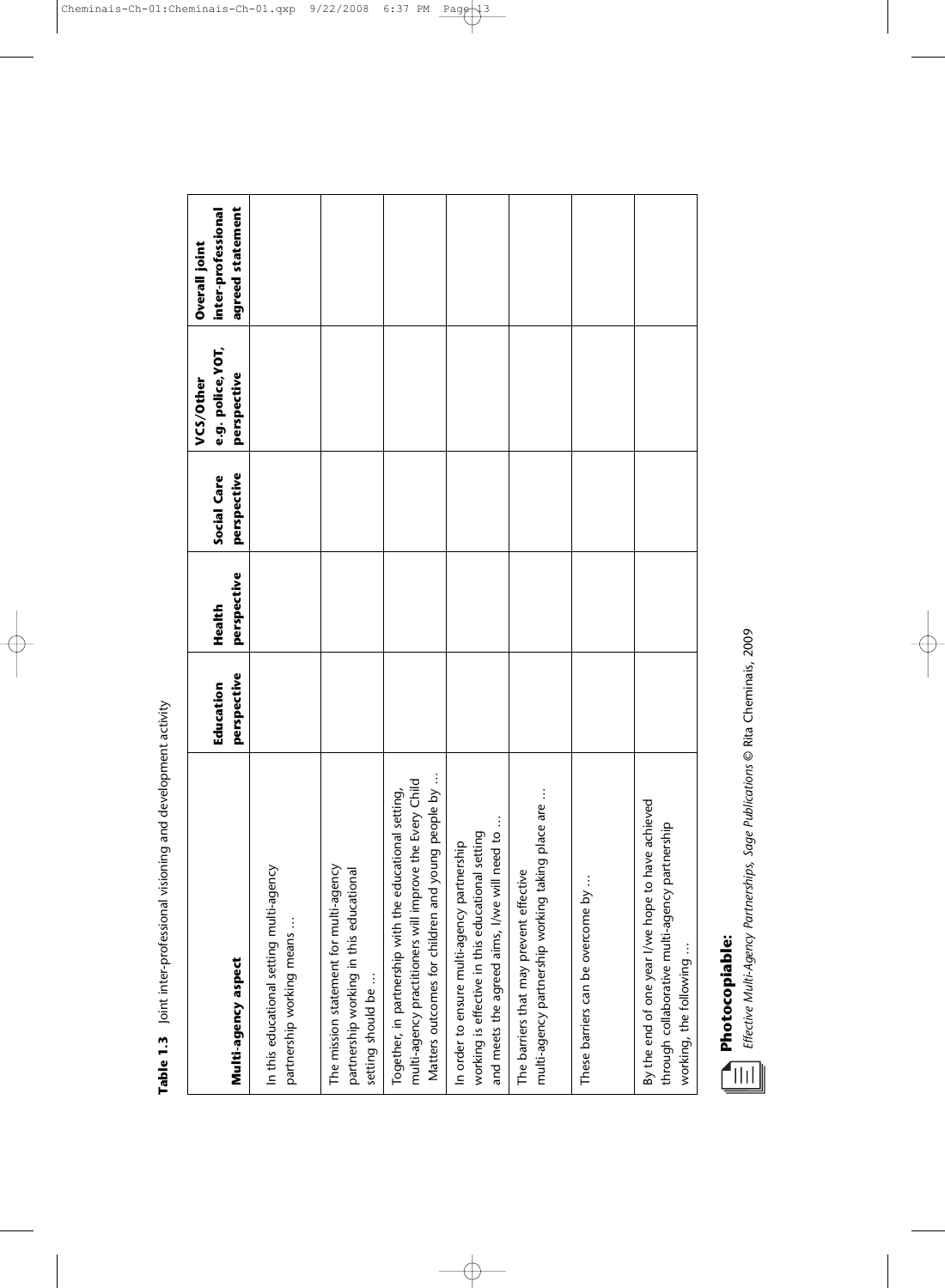- $\Box$  A joint visioning and awareness raising event/workshop has taken place on ECM and collaborative partnership working in the educational setting.
- $\Box$  The aims, goals, principles and purpose of partnership working are clear.
- $\Box$  It is clear what all practitioners/partners bring to the joint activity and team.
- $\Box$  Realistic expectations exist as to what the partnership can hope to achieve.
- Careful consideration has been given to practitioners' diversity, culture, sensitivities, and professional background.
- $\Box$  Realistic agreed targets, objectives and milestones have been set.
- $\Box$  Respective roles and responsibilities of members of the joint partnership are clear.
- $\Box$  Partnership working is based on shared values, trust and mutual respect.
- $\Box$  Good, open two-way communication exists between practitioners.
- $\Box$  Appropriate accommodation and ICT within the educational setting for multi-agency service delivery, facilitate information sharing.
- $\Box$  Opportunities exist for joint inter-professional team building and solution-focused problem solving.
- $\Box$  Line management and accountability procedures are clear for multi-agency practitioners working in the educational setting.
- $\Box$  Clear procedures exist for the joint monitoring and evaluation of outcomes
- $\Box$  Sufficient quality time is provided to staff within the educational setting as well as to multi-agency practitioners to enable them to meet jointly together to review progress and plan future improvements and developments.
- $\Box$  Key review and developmental multi-agency meetings have been scheduled in advance for the next 12 months.

#### **Figure 1.2** Checklist for developing effective multi-agency partnership working

|  |  |  | <b>Table 1.4</b> Common core of skills and knowledge for multi-agency working |  |
|--|--|--|-------------------------------------------------------------------------------|--|
|  |  |  |                                                                               |  |

| <b>Skills</b>                                                                                                                                                                                                                            | <b>Knowledge</b>                                                                                                                                                                                                                                                                                         |  |  |
|------------------------------------------------------------------------------------------------------------------------------------------------------------------------------------------------------------------------------------------|----------------------------------------------------------------------------------------------------------------------------------------------------------------------------------------------------------------------------------------------------------------------------------------------------------|--|--|
| <b>Communication and teamwork</b>                                                                                                                                                                                                        | Your role and remit                                                                                                                                                                                                                                                                                      |  |  |
| • Communicate effectively with other<br>practitioners and professionals by<br>listening and ensuring that you<br>are being listened to<br>Appreciate that others may not<br>$\bullet$                                                    | Know your main job and responsibilities<br>$\bullet$<br>within your working environment<br>Know the value and expertise you bring<br>$\bullet$<br>to a team and that brought by your colleagues                                                                                                          |  |  |
| have the same understanding<br>of professional terms and may<br>interpret abbreviations such as<br>acronyms differently<br>Provide timely, appropriate,<br>$\bullet$<br>succinct information to enable<br>other practitioners to deliver | Know how to make queries<br>Know your role within different group situations<br>$\bullet$<br>and how you contribute to the overall group<br>process, understanding the value of sharing<br>how you approach your role with other<br>professionals<br>Develop your skills and knowledge with<br>$\bullet$ |  |  |
|                                                                                                                                                                                                                                          | training from experts, to minimize the need<br>for referral to specialist services, enabling                                                                                                                                                                                                             |  |  |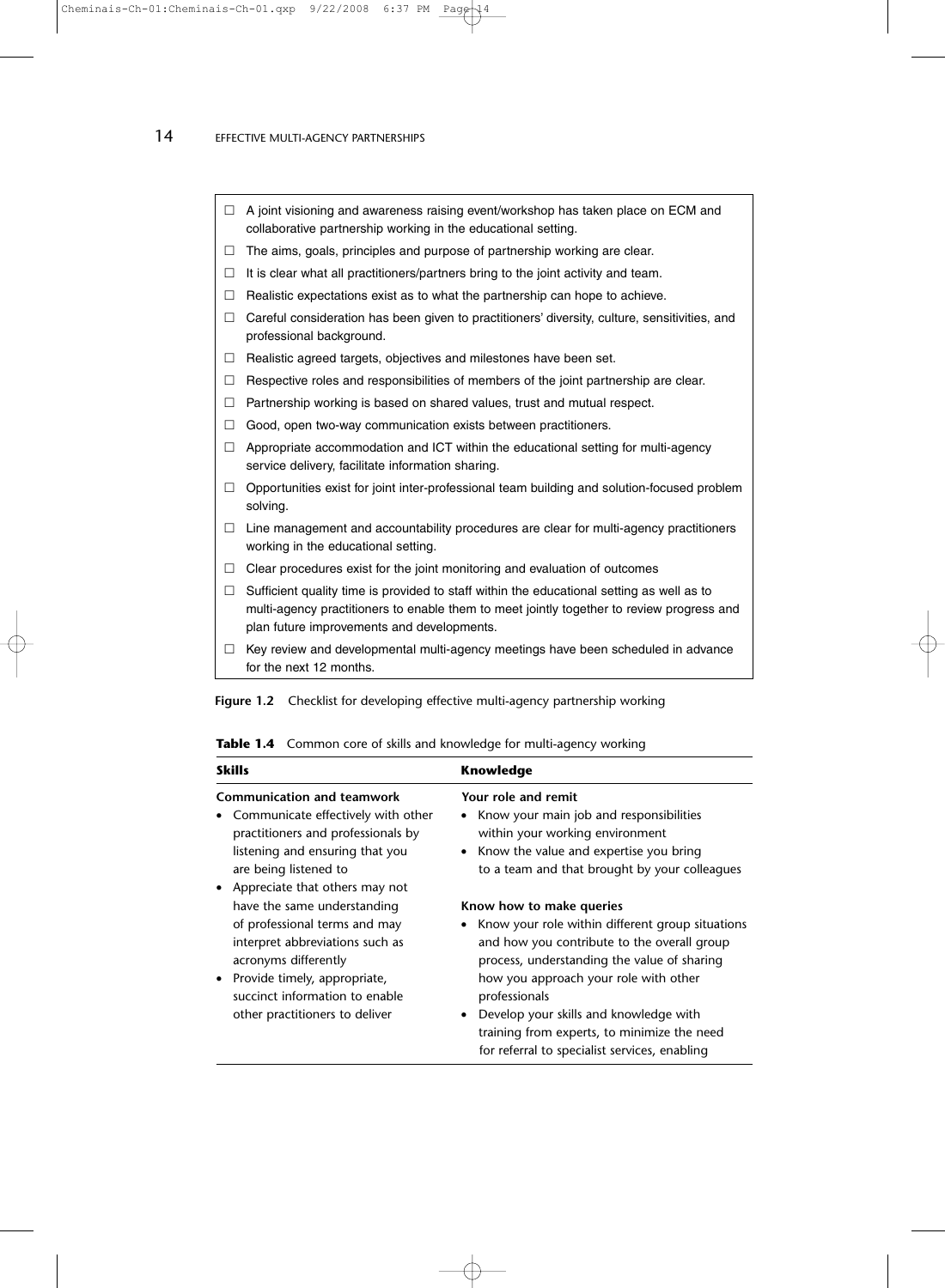| <b>Skills</b>                                                                                                                                                                                                                                                                                                                                                                                                                                                                                                                                                     | <b>Knowledge</b>                                                                                                                                                                                                                                                                                                                                                                                                                                                                                                                                                                                                                                                                                                                                                                                                                   |
|-------------------------------------------------------------------------------------------------------------------------------------------------------------------------------------------------------------------------------------------------------------------------------------------------------------------------------------------------------------------------------------------------------------------------------------------------------------------------------------------------------------------------------------------------------------------|------------------------------------------------------------------------------------------------------------------------------------------------------------------------------------------------------------------------------------------------------------------------------------------------------------------------------------------------------------------------------------------------------------------------------------------------------------------------------------------------------------------------------------------------------------------------------------------------------------------------------------------------------------------------------------------------------------------------------------------------------------------------------------------------------------------------------------|
| their support to the child or<br>young person, parent or carer<br>Record, summarize, share and<br>feed back information, using<br>IT skills where necessary to do so<br>Work in a team context, forging<br>and sustaining relationships across<br>agencies and respecting the<br>contribution of others working with<br>children, young people and families<br>Share experience through formal<br>and informal exchanges and<br>work with adults who are<br>parents/carers                                                                                        | continuity for the family, child or young person<br>while enhancing your own skills and knowledge<br>Have general knowledge and understanding of<br>the range of organisations and individuals<br>working with children, young people<br>those caring for them, and be aware of the and<br>roles and responsibilities of other professionals                                                                                                                                                                                                                                                                                                                                                                                                                                                                                       |
| <b>Assertiveness</b><br>Be proactive, initiate necessary action<br>and be able and prepared to put<br>forward your own judgements<br>Have the confidence to<br>challenge situations by looking<br>beyond your immediate role<br>and asking<br>considered questions<br>Present facts and judgements<br>objectively<br>Identify possible sources of<br>support within your own<br>working environment<br>Judge when you should provide<br>$\bullet$<br>the support yourself and when you<br>should refer the situation to another •<br>practitioner or professional | Procedures and working methods<br>Know what to do in given cases, e.g. for<br>$\bullet$<br>referrals or raising concerns<br>• Know what the triggers are for reporting<br>incidents or unexpected behaviour<br>Know how to work within your own and<br>other organizational values, beliefs<br>and cultures<br>Know what to do when there is an insufficient<br>response from other organizations or agencies,<br>while maintaining a focus on what is in the<br>child or young person's best interests<br>Understand the way that partner services<br>$\bullet$<br>operate - their procedures, objectives, role<br>and relationships - in order to be able to work<br>effectively alongside them<br>Know about the Common Assessment<br>Framework for Children and Young<br>People (CAF) and, where appropriate,<br>how to use it |
|                                                                                                                                                                                                                                                                                                                                                                                                                                                                                                                                                                   | The law, policies and procedures<br>Know about the existence of key laws relating<br>to children and young people and where to<br>obtain further information<br>Know about employers' safeguarding and<br>$\bullet$<br>health and safety policies and procedures,<br>and how they apply in the wider working<br>environment                                                                                                                                                                                                                                                                                                                                                                                                                                                                                                        |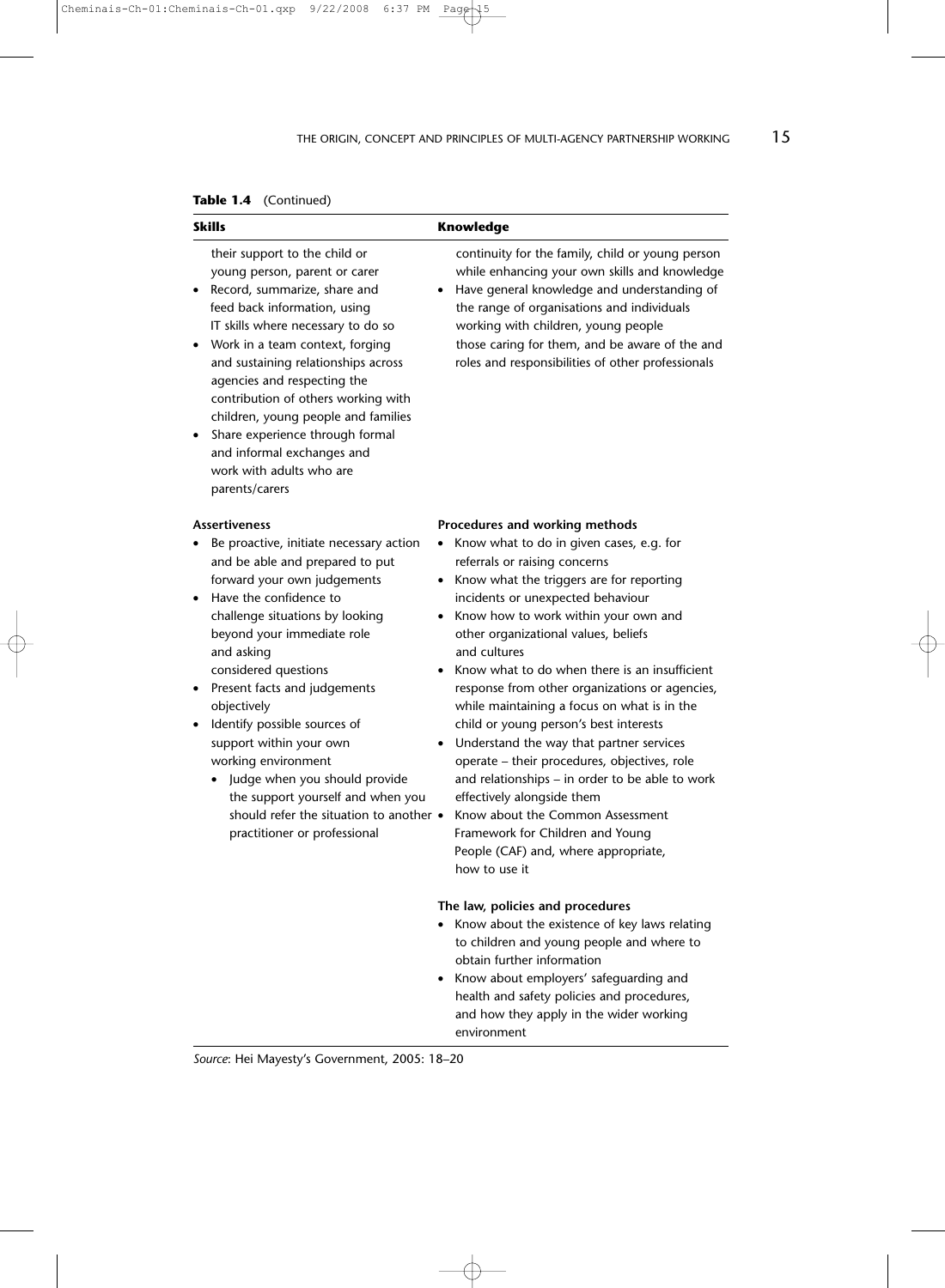#### **Table 1.5** Joint statement of inter-professional values

#### **Inter-professional work with colleagues**

- Children's practitioners value the contribution that a range of colleagues make to children's lives, and they form effective relationships across the children's workforce. Their inter-professional practice is based on a willingness to bring their own expertise to bear on the pursuit of shared goals for children, and a respect for the expertise of others. Practitioners recognize that children and families, and colleagues, value transparency and reliability, and strive to make sure that processes, roles, goals and resources are clear
- Practitioners involved in inter-professional work recognize the need to be clear about lines of communication, management and accountability as these may be more complex than in their specialist setting
- They uphold the standards and values of their own professionals in their inter-professional work. They understand that sharing responsibility for children's outcomes does not mean acting beyond their competence or responsibilities
- They are committed to taking action if safety or standards are compromised, whether that means alerting their own manager/employer or another appropriate authority
- Children's practitioners understand that the knowledge, understanding and skills for inter-professional work may differ from those in their own specialism and they are committed to professional learning in this area as well as in their own field, through training and engagement with research and other evidence
- They are committed to reflecting on and improving their inter-professional practice, and to applying their inter-professional learning to their specialist work with children
- Work with children can be emotionally demanding, and children's practitioners are sensitive to and supportive of each others' well-being

*Source*: Nursing Midwifery Council, General Social Care Council and the General Teaching Council for England, 2007

|  | Table 1.6 Professional Standards for Teachers and multi-professional working |  |  |
|--|------------------------------------------------------------------------------|--|--|
|  |                                                                              |  |  |

| <b>Qualified Teacher Status (QTS)</b>                                                                                                                                                         | All teachers - core                                                                                                                                                                                                           |  |  |  |
|-----------------------------------------------------------------------------------------------------------------------------------------------------------------------------------------------|-------------------------------------------------------------------------------------------------------------------------------------------------------------------------------------------------------------------------------|--|--|--|
| <b>Professional attributes</b><br>Communicating and working with others                                                                                                                       | <b>Professional attributes</b><br>Communicating and working with others                                                                                                                                                       |  |  |  |
| Q4. Communicate effectively with children,<br>young people, colleagues, parents<br>and carers                                                                                                 | C4(a) Communicate effectively with children,<br>young people and colleagues<br>C5.<br>Recognize and respect the contributions                                                                                                 |  |  |  |
| Q5. Recognize and respect the contribution<br>that colleagues, parents and carers can<br>make to the development and<br>well-being of children and young<br>people, and to raising the levels | that colleagues, parents and carers can<br>make to the development and well-being<br>of children and young people, and to<br>raising their levels of attainment<br>Have a commitment to collaboration and<br>C <sub>6</sub> . |  |  |  |
| of attainment<br>Q6. Have a commitment to collaboration<br>and co-operative working                                                                                                           | co-operative working where appropriate                                                                                                                                                                                        |  |  |  |
| Professional knowledge and understanding<br>Achievement and diversity                                                                                                                         | Professional knowledge and understanding<br>Achievement and diversity                                                                                                                                                         |  |  |  |
| Q20. Know and understand the roles of<br>colleagues with specific responsibilities,<br>including those with responsibility for<br>learners with special educational needs                     | C20. Understand the roles of colleagues such<br>as those having specific responsibilities<br>for learners with special educational<br>needs, disabilities and other individual                                                |  |  |  |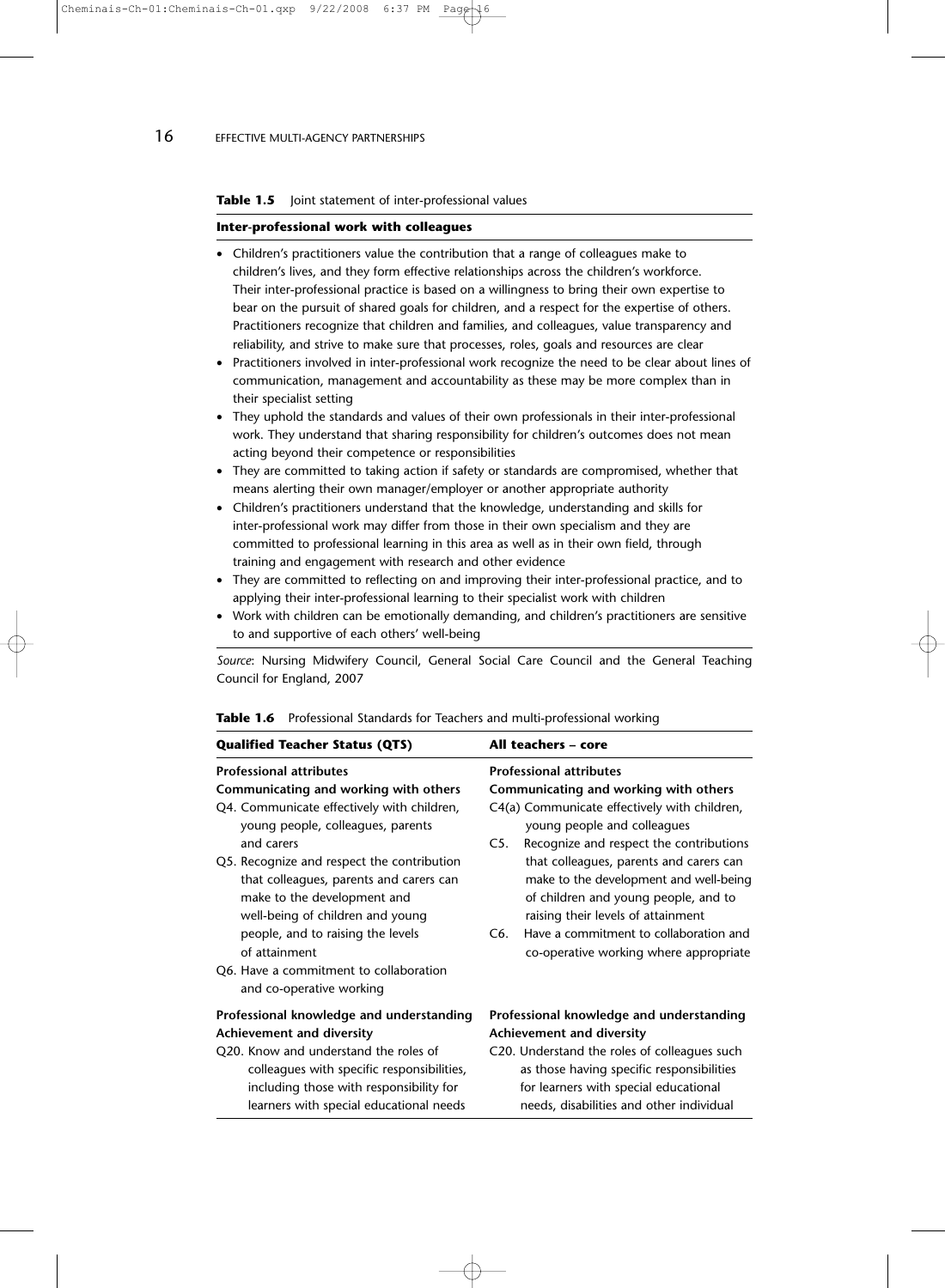| <b>Qualified Teacher Status (QTS)</b>                                                                                                                                                                                                                                                                                                                  | All teachers - core                                                                                                                                                                                                                                                                                                                                                                                 |
|--------------------------------------------------------------------------------------------------------------------------------------------------------------------------------------------------------------------------------------------------------------------------------------------------------------------------------------------------------|-----------------------------------------------------------------------------------------------------------------------------------------------------------------------------------------------------------------------------------------------------------------------------------------------------------------------------------------------------------------------------------------------------|
| and disabilities and other individual<br>learning needs<br>Health and well-being                                                                                                                                                                                                                                                                       | learning needs, and the contributions<br>they can make to the learning,<br>development and well-being of children<br>and young people                                                                                                                                                                                                                                                               |
| Q21(b) Know how to identify and support<br>children and young people whose<br>progress, development or well-being<br>is affected by changes or difficulties in<br>their personal circumstances, and<br>when to refer them to colleagues for<br>specialist support                                                                                      | C21. Know when to draw on the expertise of<br>colleagues, such as those with<br>responsibility for the safeguarding of<br>children and young people and special<br>educational needs and disabilities, and<br>to refer to sources of information,<br>advice and support from external<br>agencies                                                                                                   |
| <b>Professional skills</b>                                                                                                                                                                                                                                                                                                                             |                                                                                                                                                                                                                                                                                                                                                                                                     |
| Team-working and collaboration<br>Q32. Work as a team member and identify<br>opportunities for working with<br>colleagues, sharing the development of<br>effective practice with them<br>Q33. Ensure that colleagues working with<br>them are appropriately involved in<br>supporting learning and understand<br>the roles they are expected to fulfil | Health and well-being<br>C25. Know how to identify and support<br>children and young people whose<br>progress, development or well-being is<br>affected by changes or difficulties in<br>their personal circumstances, and when<br>to refer them to colleagues for specialist<br>support                                                                                                            |
|                                                                                                                                                                                                                                                                                                                                                        | <b>Professional skills</b>                                                                                                                                                                                                                                                                                                                                                                          |
|                                                                                                                                                                                                                                                                                                                                                        | Team-working and collaboration<br>C40. Work as a team member and identify<br>opportunities for working with<br>colleagues, managing their work where<br>appropriate and sharing the development<br>of effective practice with them<br>C41. Ensure that colleagues working with<br>them are appropriately involved in<br>supporting learning and understand the<br>roles they are expected to fulfil |

*Source*: TDA, 2007b

The term 'colleagues' used in the professional standards refers to all those professionals with whom a teacher might work, that is, other teaching colleagues and the wider workforce within the educational setting, as well as other practitioners from external agencies working in the children's workforce.

## The National Occupational Standards for supporting teaching and learning in schools

In June 2007 the TDA published the National Occupational Standards for supporting teaching and learning in schools, which were relevant to teaching assistants and other members of the school's children's workforce, other than teachers. These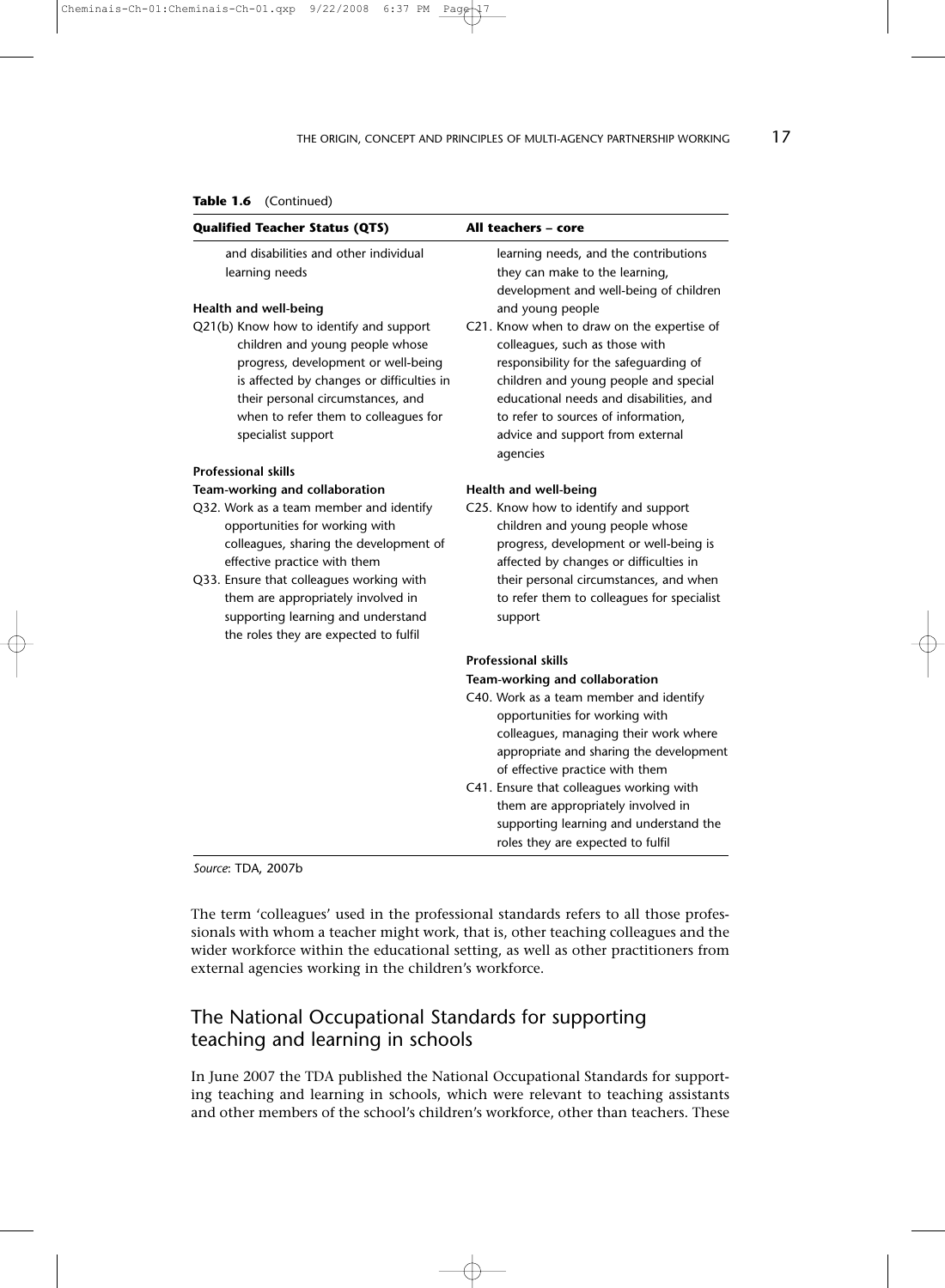provide statements of competence relating to the skills and knowledge required to support teaching and learning in schools and other educational settings. They cover working with colleagues, as one of the five key areas of responsibility. These are outlined in Table 1.7

| Table 1.7 | National Occupational Standards for Supporting Teaching and Learning in |
|-----------|-------------------------------------------------------------------------|
|           | Schools – working with colleagues                                       |

| <b>Unit number</b> | <b>Unit description</b>                                                                                                                                                                                                                                    |
|--------------------|------------------------------------------------------------------------------------------------------------------------------------------------------------------------------------------------------------------------------------------------------------|
| STL4               | Contribute to positive relationships - with children, young people and<br>adults, valuing people equally                                                                                                                                                   |
| STL5               | Provide effective support for your colleagues - contributing to effective<br>teamwork and maintaining working relationships with colleagues                                                                                                                |
| STL <sub>20</sub>  | Develop and promote positive relationships - communicate with adults,<br>children and young people                                                                                                                                                         |
| STL21              | Support the development and effectiveness of work teams - by being<br>an effective member of a work team contributing to effective team practice                                                                                                           |
| STL60              | Liaise with parents, carers and families - facilitating information<br>sharing while ensuring professional integrity in communications with<br>parents, carers and families                                                                                |
| STL62              | Develop and maintain working relationships with other<br>practitioners - doing what you can to support other practitioners<br>work, utilizing your strengths and expertise in partnership working                                                          |
| STL63              | Provide leadership for your team - provide direction to team<br>members, and motivate and support them to achieve the teams and<br>their own personal objectives. Allocate and check work in the team                                                      |
| STL64              | Provide leadership in your area of responsibility - providing direction<br>to colleagues in a specific programme, initiative or policy, motivating<br>and supporting them to achieve the vision and objectives for the area                                |
| STL65              | Allocate and check work in your team - fair and effective allocation of work<br>to team members, checking on progress and quality of the team's work                                                                                                       |
| STL66              | Lead and motivate volunteers - briefing volunteers on their<br>responsibilities and requirements, helping them to resolve any problems<br>during volunteering activities, giving them feedback on their work and<br>respecting their needs and preferences |
| STL67              | Provide learning opportunities for colleagues - support colleagues<br>in identifying their learning needs and provide opportunities to address<br>these needs. Encourage colleagues to take responsibility for their own<br>learning wherever possible     |
| STL68              | Support learners by mentoring in the workplace - plan the mentoring<br>process, set up and maintain the mentoring relationship and provide<br>mentoring to colleagues and trainees in the workplace                                                        |
| STL69              | Support competence achieved in the workplace - assess staff<br>performance in the workplace against agreed standards, and give them<br>feedback on their performance                                                                                       |

*Source*: TDA, 2007a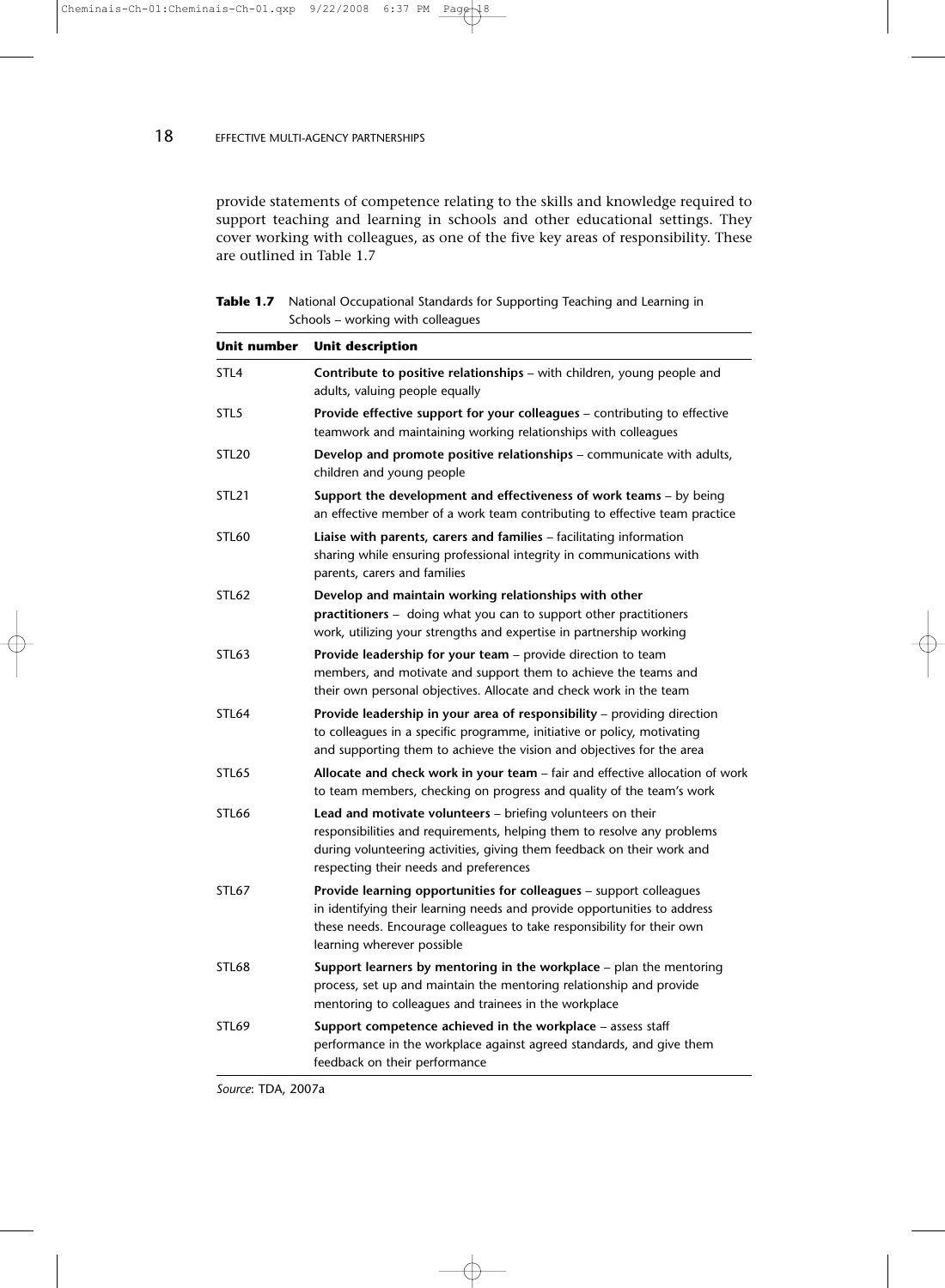#### Points to remember

- Everyone brings skills, knowledge and expertise to multi-agency partnership working, which should be valued, respected and acknowledged.
- Do not reinvent the wheel, but build on existing good multi-agency partnership working practice.
- Ensure service users (pupils, parents/carers) have a 'voice and choice' in multi-agency provision.
- Every Child Matters provides the 'gel' and moral purpose that holds multi-agency collaborative partnership working together within the educational setting or children's centre.



The following questions, based on aspects covered in this chapter, are designed to enable staff from within the educational setting or children's centre, in partnership with front line practitioners from multi-agencies working directly with pupils, to discuss and identify ways fo ward in establishing agreed collaborative partnership working principles and practice.

- What do practitioners understand the term 'shared culture' to mean?
- What is the agreed vision, direction and approach on which multi-agency partnership working in the educational setting is based?
- What principles of inter-professional working have you jointly agreed upon to ensure effective multi-agency partnership working occurs?
- How have you ensured that the vision, aims and principles, jointly developed for multiagency partnership working meet and match the identified needs of pupils with additional needs?
- How do you intend collectively to make the aims, purpose and principles of joint multiprofessional/inter-professional partnership working explicit to a range of stakeholders in the educational setting or children's centre, and within the local community?
- What joint marketing campaign will you develop to help raise awareness among the teaching staff, teaching assistants (TAs), governors, pupils, parents/carers and local community members about the rationale, purpose and role of the multi-agency team working with pupils in the educational setting?
- What are the key ingredients' identified by stakeholders, of effective multi-agency partnership working and provision within the educational setting or children's centre, and what does it look like?
- What are the expectations of what multi-agency partnerships should achieve within the educational setting or children's centre?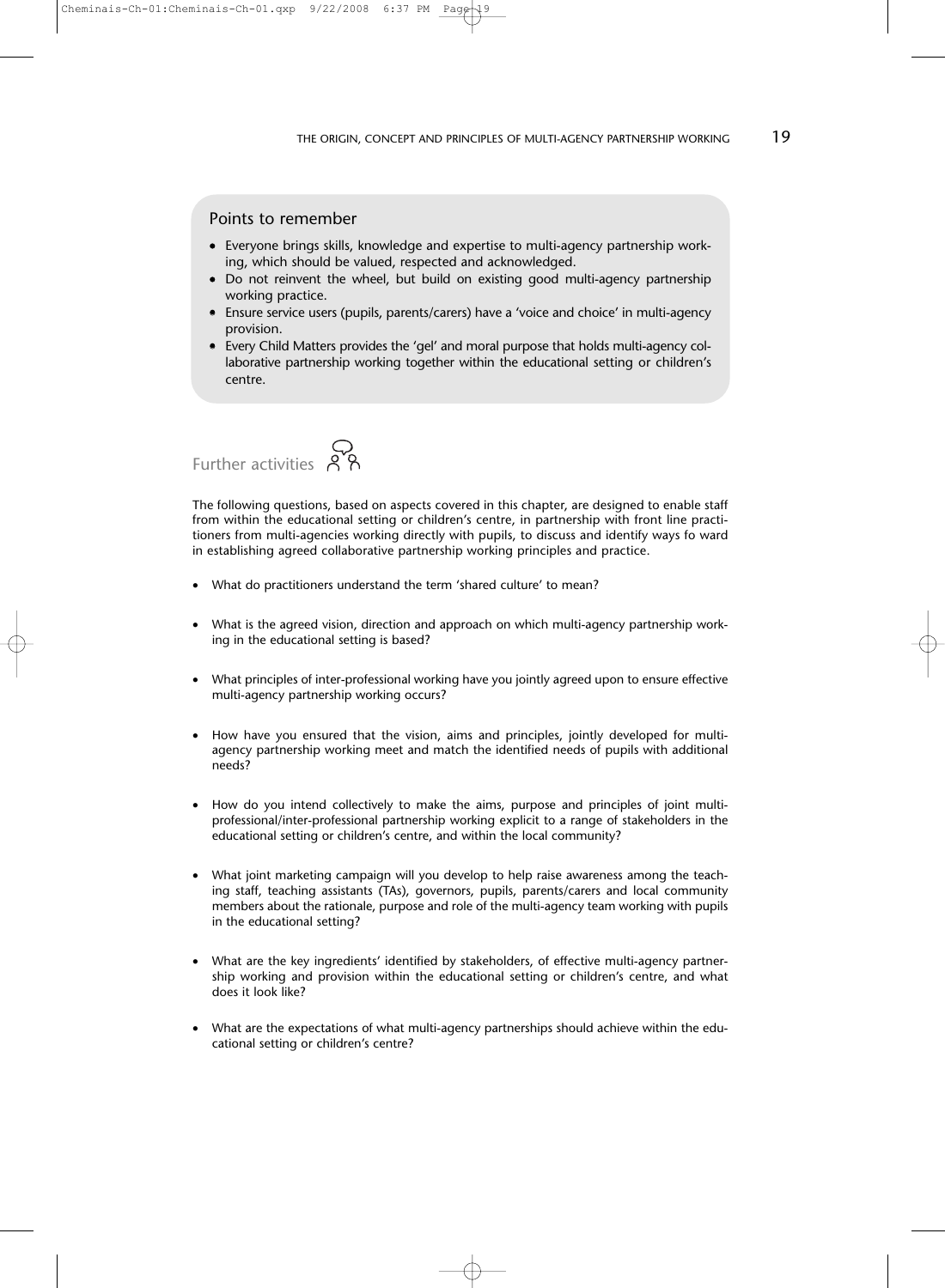| Police                                | Social care worker                   | School nurse                  | Housing officer        |
|---------------------------------------|--------------------------------------|-------------------------------|------------------------|
| Help to reduce truancy and            | Rapid response case work             | Provide confidential          | Help to reduce         |
| exclusions                            | Parent/carers and family             | advice and guidance           | antisocial behaviour   |
| Reduce victimization, criminality     | support, e.g. parent drop-ins,       | on a range of health          | among young people     |
| and antisocial behaviour within       | family learning classes              | related issues including      | in the community       |
| the school and its community          | Supporting transition from nursery   | nutrition, exercise, smoking, | by contributing to     |
| Help to identify and work with        | to primary and from primary to       | mental health, drug abuse,    | providing youth        |
| children/young people at risk of      | secondary school                     | sexual health                 | activities             |
| becoming victims of crime and         | Anger management                     | Promote good health and       | Provide funding,       |
| bullying, or offenders                | Supporting the CAF process           | support children and young    | buildings and land for |
| Support school staff in dealing with  | Supporting the school's PSHE         | people to make healthy life   | youth, community       |
| ncidents of crime, victimisation or   | programme                            | choices                       | and environmental      |
| antisocial behaviour                  | Signposting to specialist services   | Contribute to the school's    | projects               |
| Promote the full participation of     | Counselling and mentoring            | PSHE programme and the        | Help to build greater  |
| children/young people in the life of  | Relationship-building between        | Healthy Schools initiative    | understanding and      |
| the school and its wider community    | schools and families                 | Help to develop and update    | positive relationships |
| Provide educational inputs for        | Group and one-to-one support         | the school's health and       | between the old and    |
| pupils in the classroom on aspects    | for children and young people        | safety policy and the sex     | the young in the       |
| of citizenship and personal safety as | Pupil support for bereavement, self- | education policy              | community through      |
| part of PSHE, e.g. covering topics    | esteem, behaviour and attendance,    | Provide advice on healthy     | joint local history    |
| such as drugs, alcohol and bullying   | depression, self-harming, school     | school meals, and access to   | projects               |
| Work in partnership with other        | anxiety/phobia, family violence,     | drinking water for pupils     | Work in close          |
| agencies such as the Youth            | substance abuse, bullying, suicidal  | Contribute to the school's    | collaboration with     |
| Offending Team (YOT), Youth           | threats                              | extended services provision   | other services, e.g.   |
| Justice, and Connexions               | Act as an advocate for children,     | by running an after school    | police, youth service  |
|                                       | young people and their families      |                               |                        |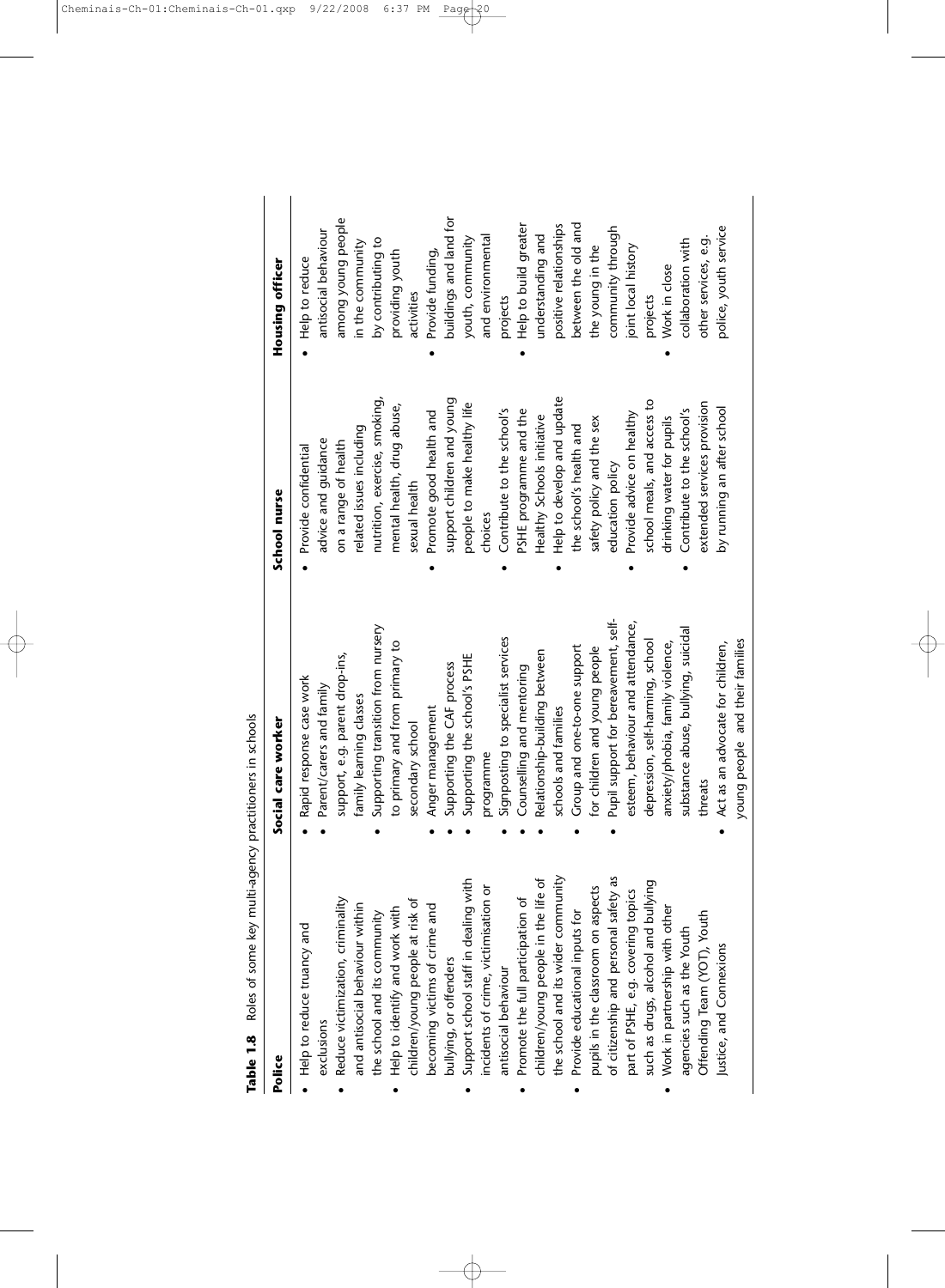| J      |
|--------|
|        |
| ì      |
|        |
|        |
|        |
|        |
|        |
|        |
| Ξ      |
|        |
|        |
| خ<br>: |
|        |
|        |
|        |
|        |
|        |
|        |
|        |
|        |
|        |
|        |
|        |
|        |
| í      |
|        |
|        |
|        |
|        |
| ٦      |
|        |
|        |
|        |
| Ī      |
|        |
|        |

**P** •

| Police                       | Social care worker                 | School nurse                 | Housing officer          |
|------------------------------|------------------------------------|------------------------------|--------------------------|
| Build positive relationships | Deliver workshops and seminars     | healthy eating cookery club  | to inform provision      |
| between the police and       | to teachers and other school       | Provide a drop-in clinic for | for young people in      |
| young people                 | staff, related to social-emotional | children, young people       | the community            |
|                              | and risk issues such as: how to    | and their parents on, or     | Consult with children    |
|                              | manage pupils' behaviour in the    | near the school site         | and young people on      |
|                              | classroom                          | Support individual pupils    | the facilities and       |
|                              | Help to identify school staff and  | with long term medical       | services they want in    |
|                              | other agency practitioners who can | needs health plans           | the local community      |
|                              | help to maximize pupil success     | Support the safeguarding     | Provide inputs to the    |
|                              |                                    | work of the school by        | school curriculum on     |
|                              |                                    | advising staff               | housing education        |
|                              |                                    | Provide immunisation to      | and homelessness         |
|                              |                                    | pupils, where appropriate    | Help school staff to     |
|                              |                                    | Run parent groups            | prepare pupils for       |
|                              |                                    |                              | leaving home and finding |
|                              |                                    |                              | a home of their own      |
|                              |                                    |                              | Provide information and  |

Æ

 Provide information and advice to young people on housing choices, housing benefits, getting a mortgage, how to mortgage, how to choose the right property • Advise school staff on Advise school staff on how to support the learning of pupils who are in temporary accom modation

advice to young people<br>on housing choices,<br>housing benefits, getting

choose the right property

learning of pupils who how to support the

are in temporary